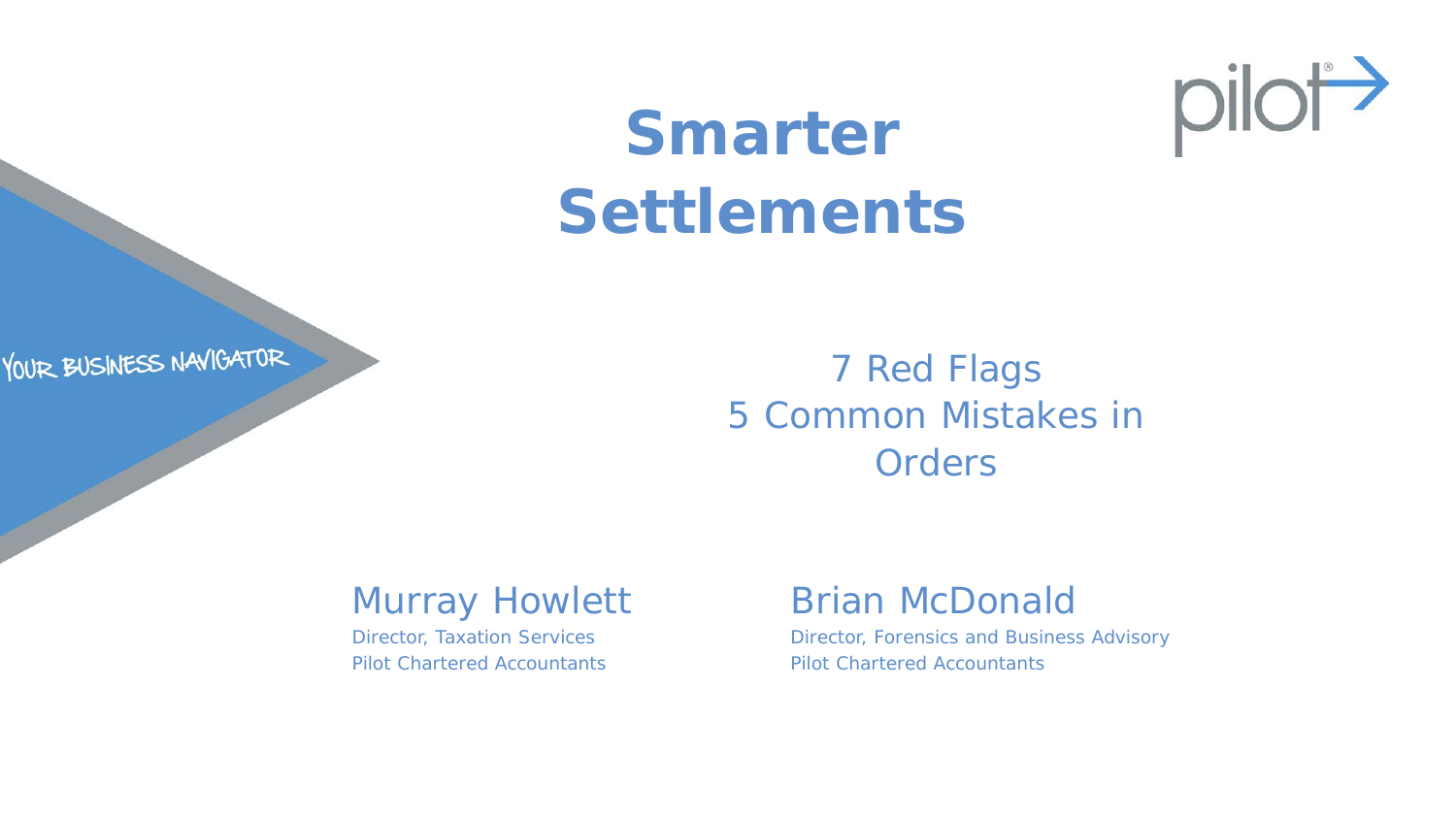

# 7 Red Flags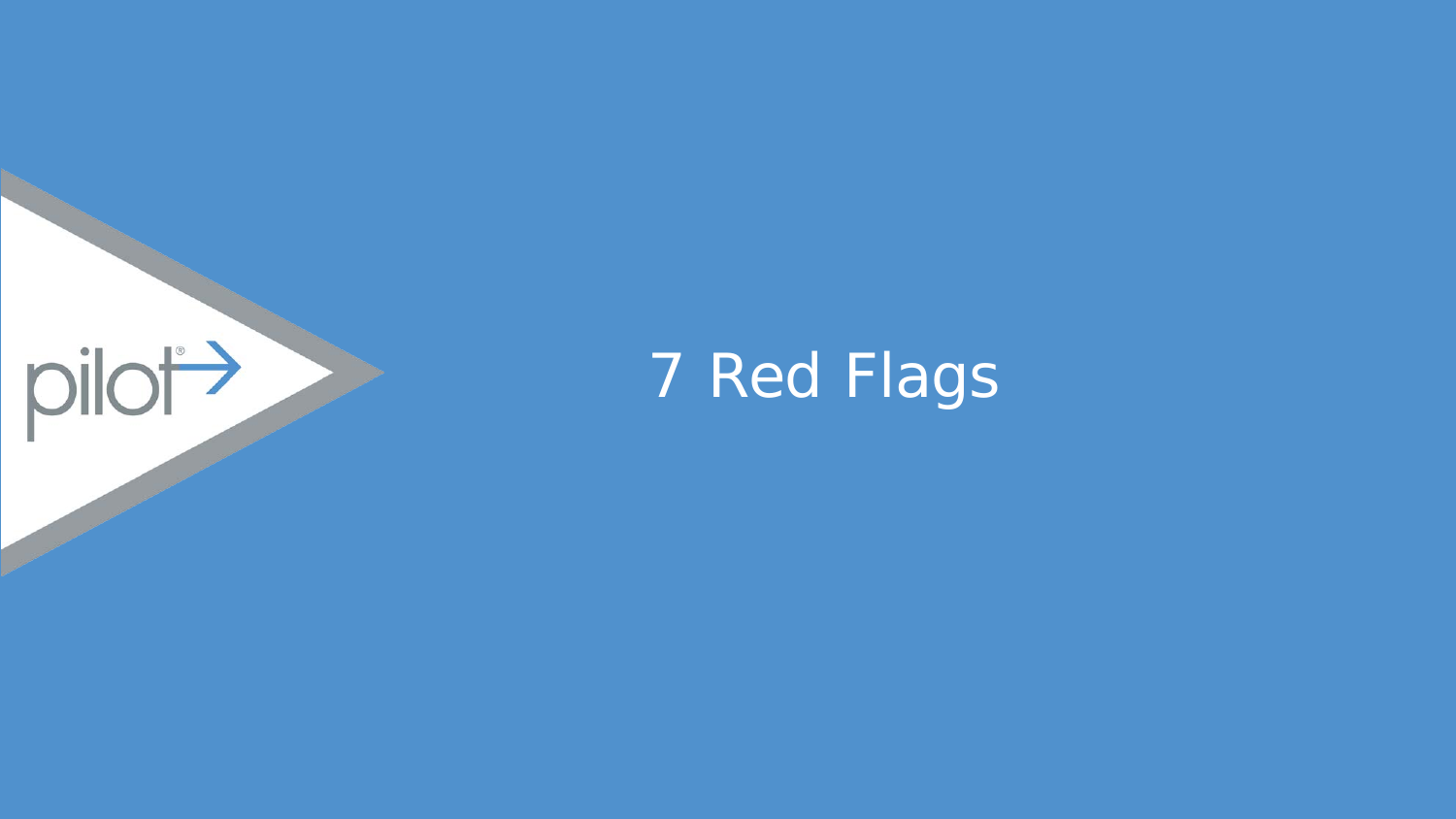



## Client Structure or Use of Entities ≠ ATO's view of appropriate structure

OR

… who keeps the risk?

YOUR BUSINESS NAVIGATOR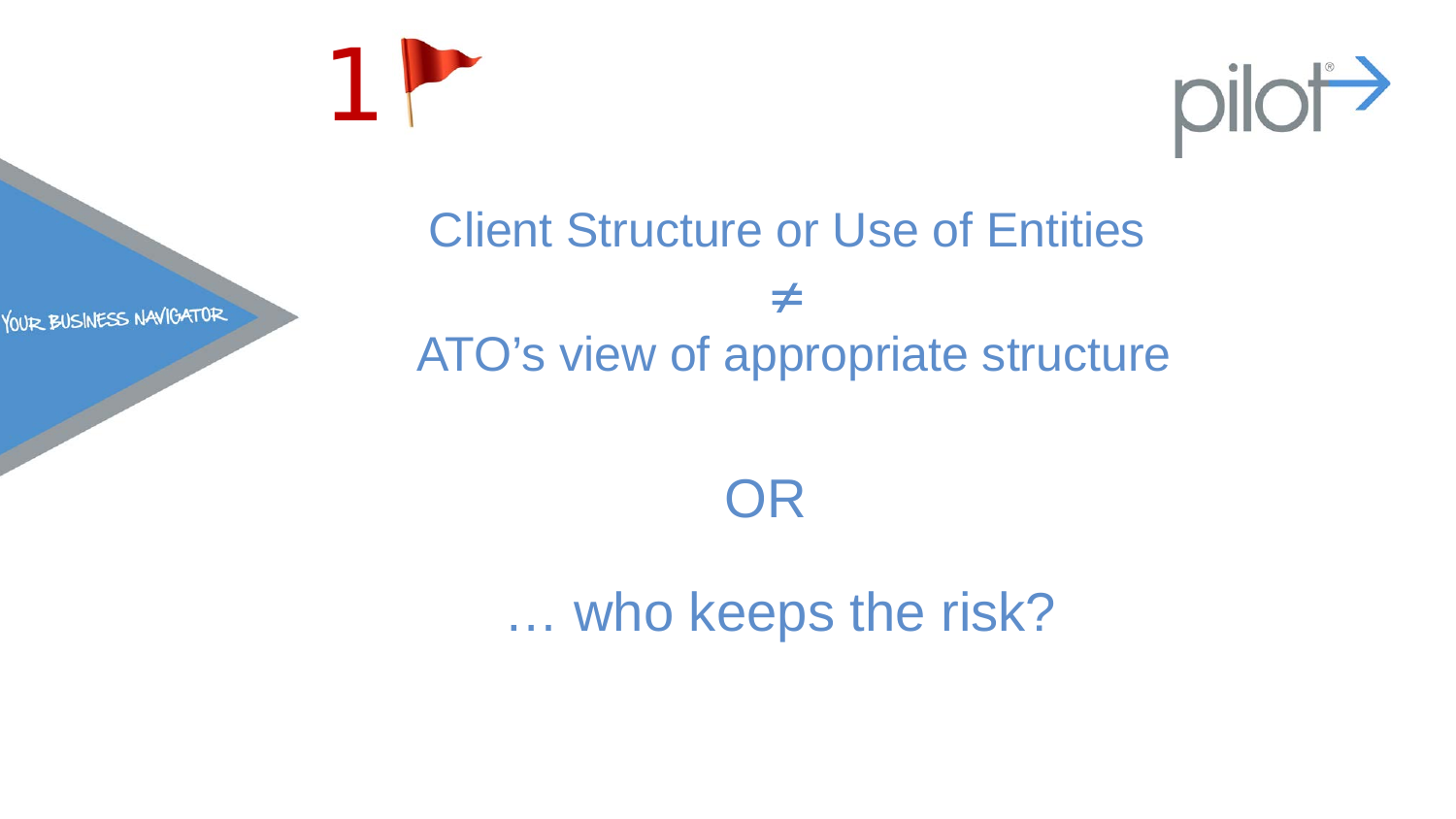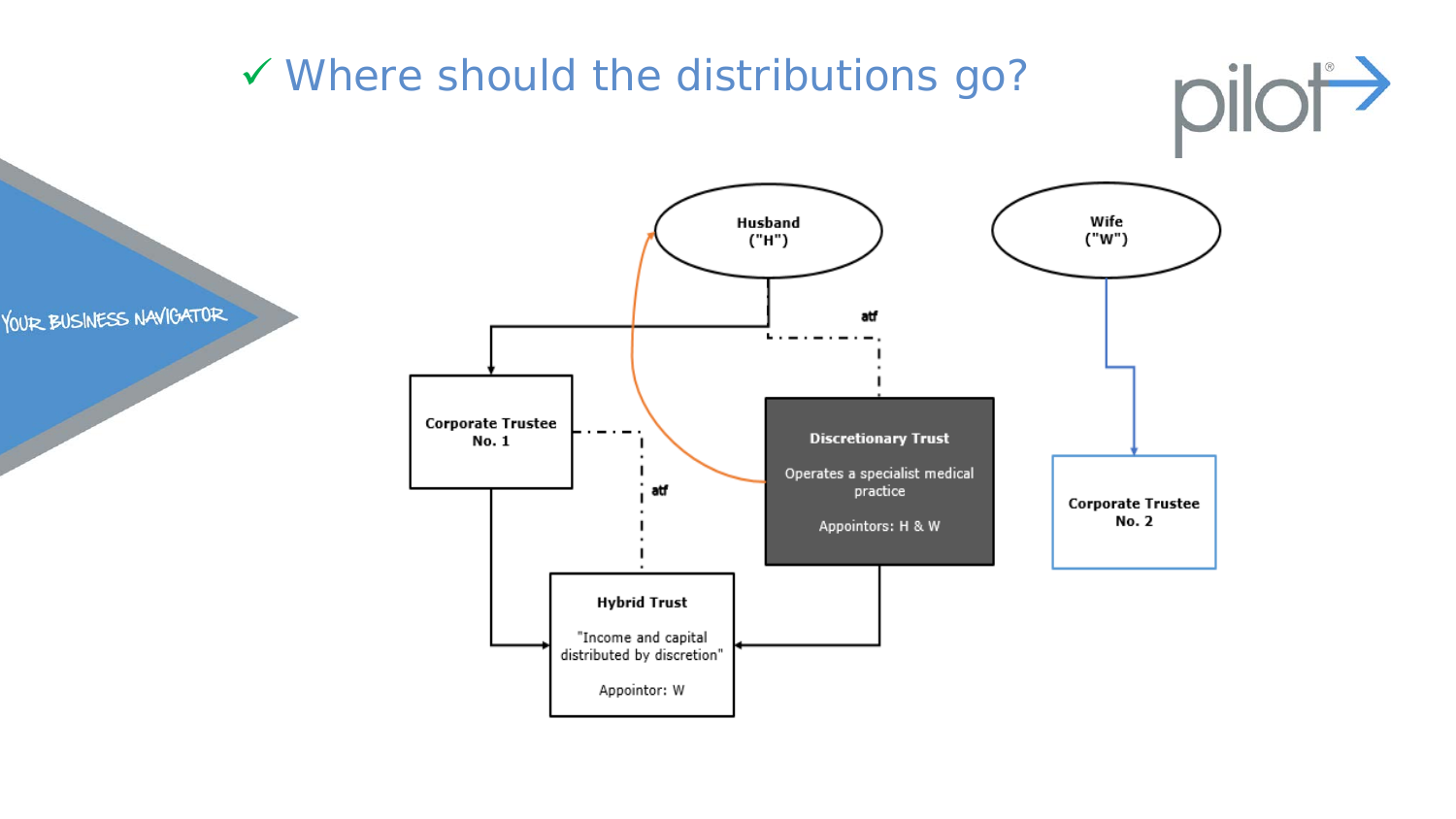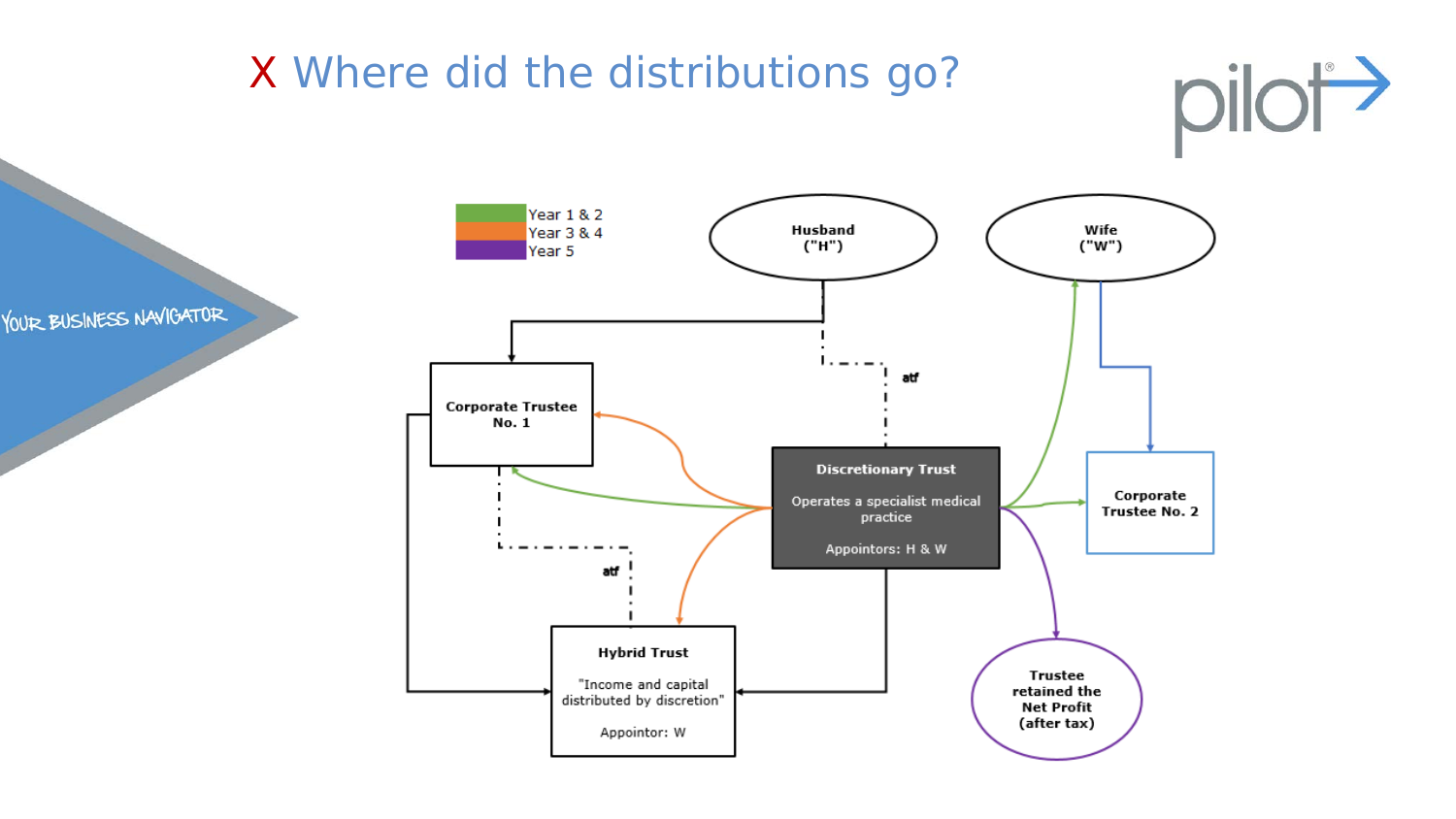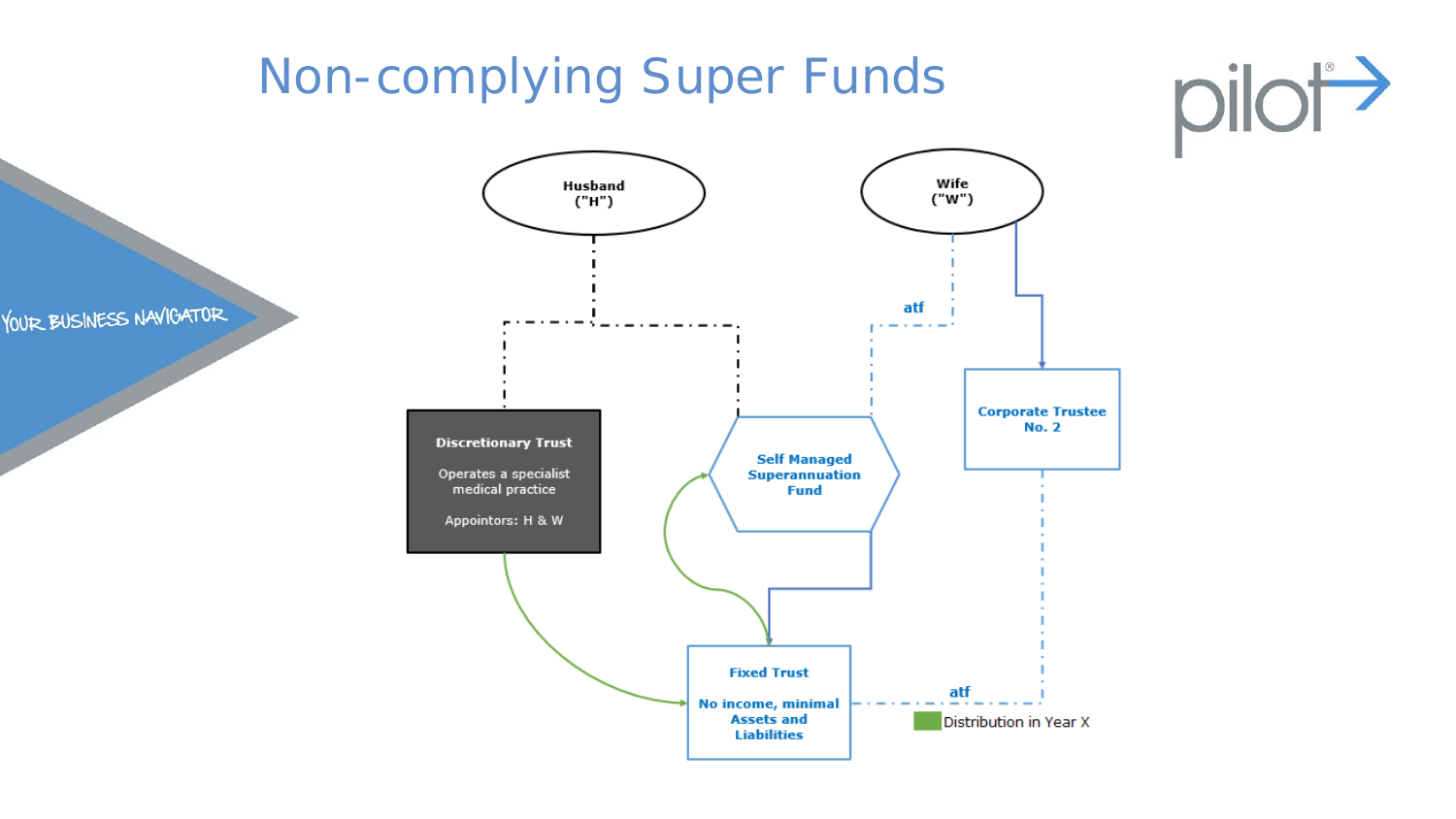



YOUR BUSINESS NAVIGATOR

- Profitable company
- Monies lent out of Company to take advantage of the differential in Company vs Individual tax rates

(ie 27.5-30% versus 47%)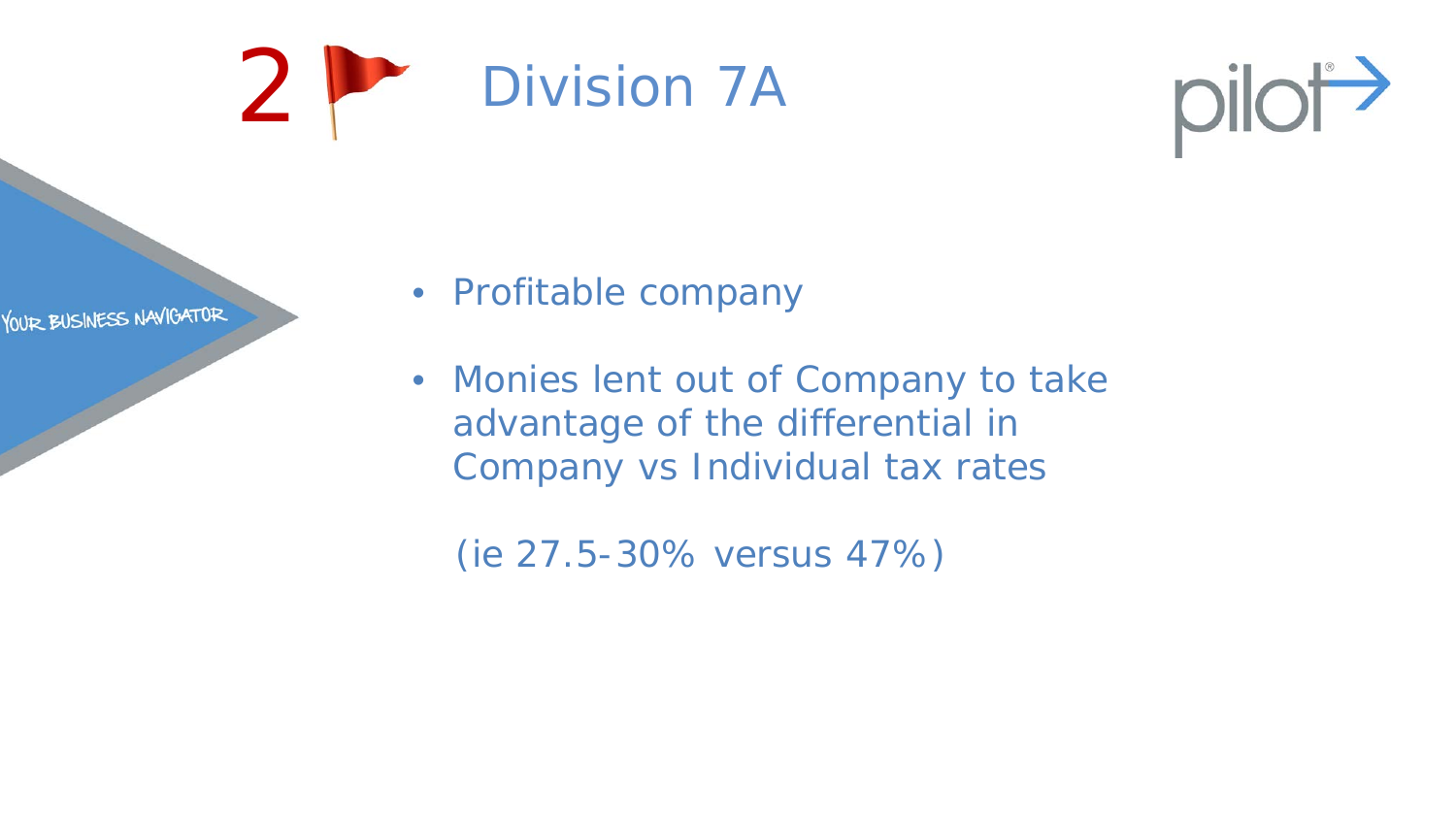## Division 7A







Private company taken to pay a dividend to target entity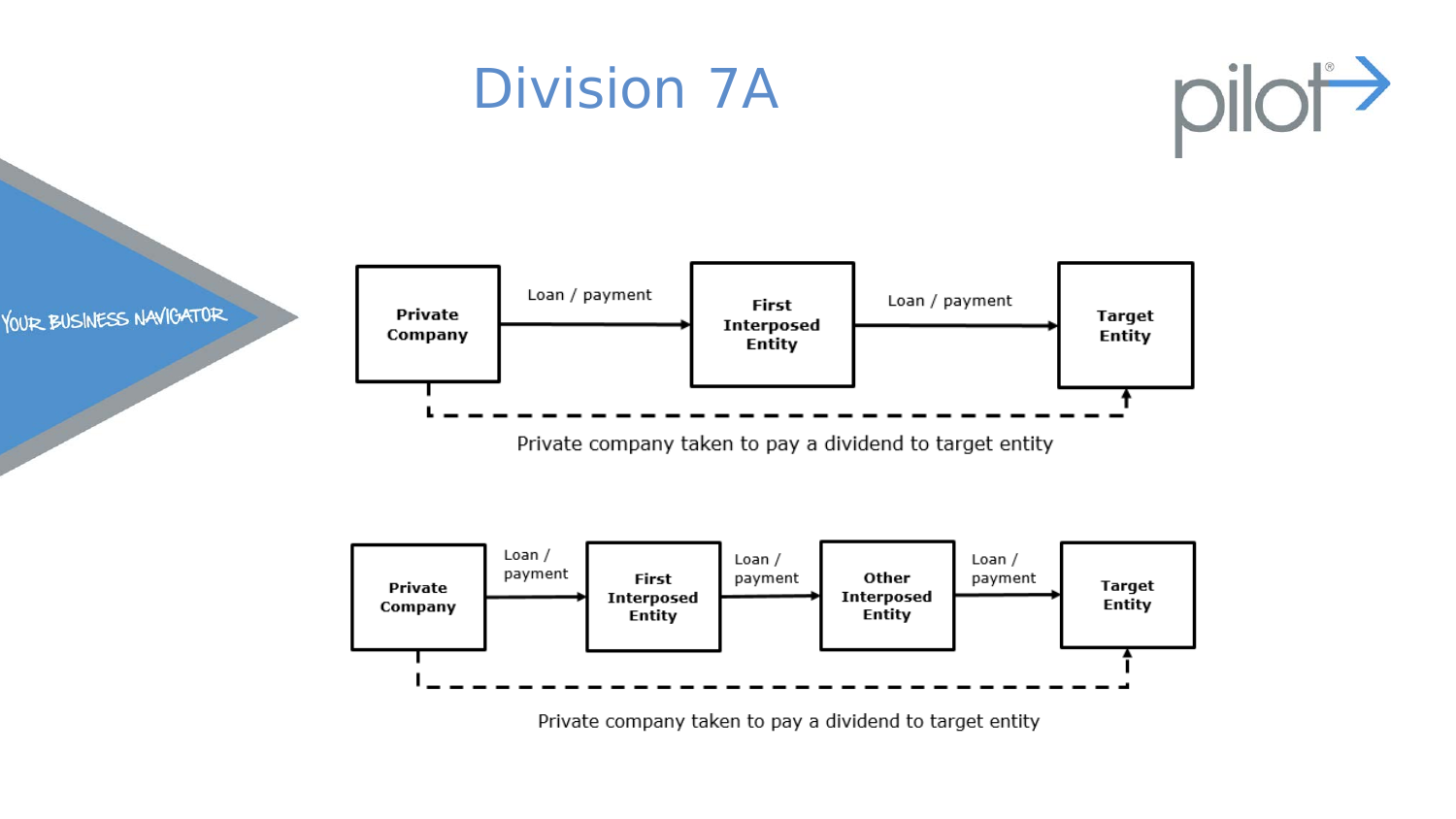



• Tangible assets

YOUR BUSINESS NAVIGATOR

• Debt

• Income flows that suggest intangible value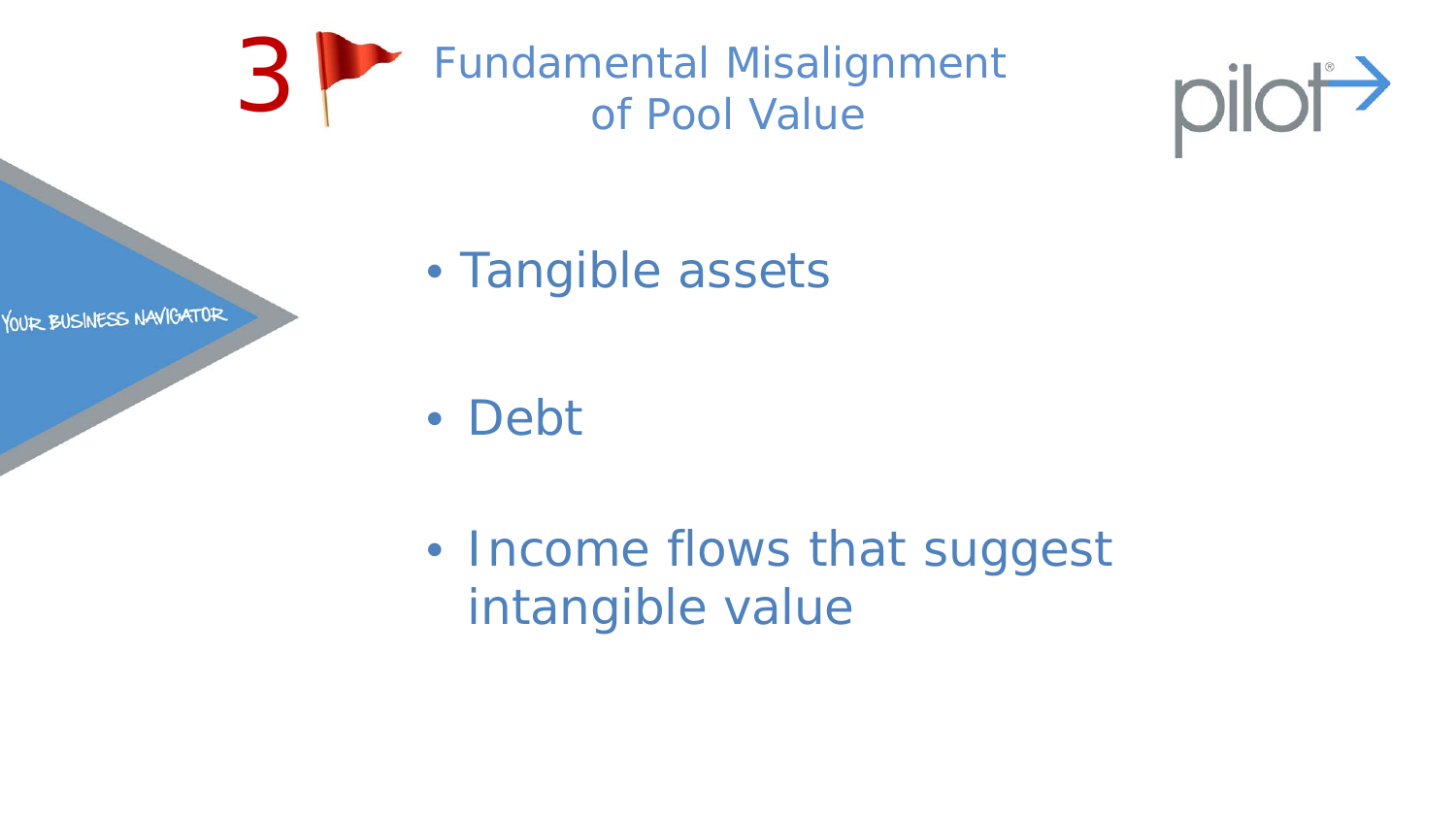#### Fundamental Misalignment of Pool Value





- omission by accident?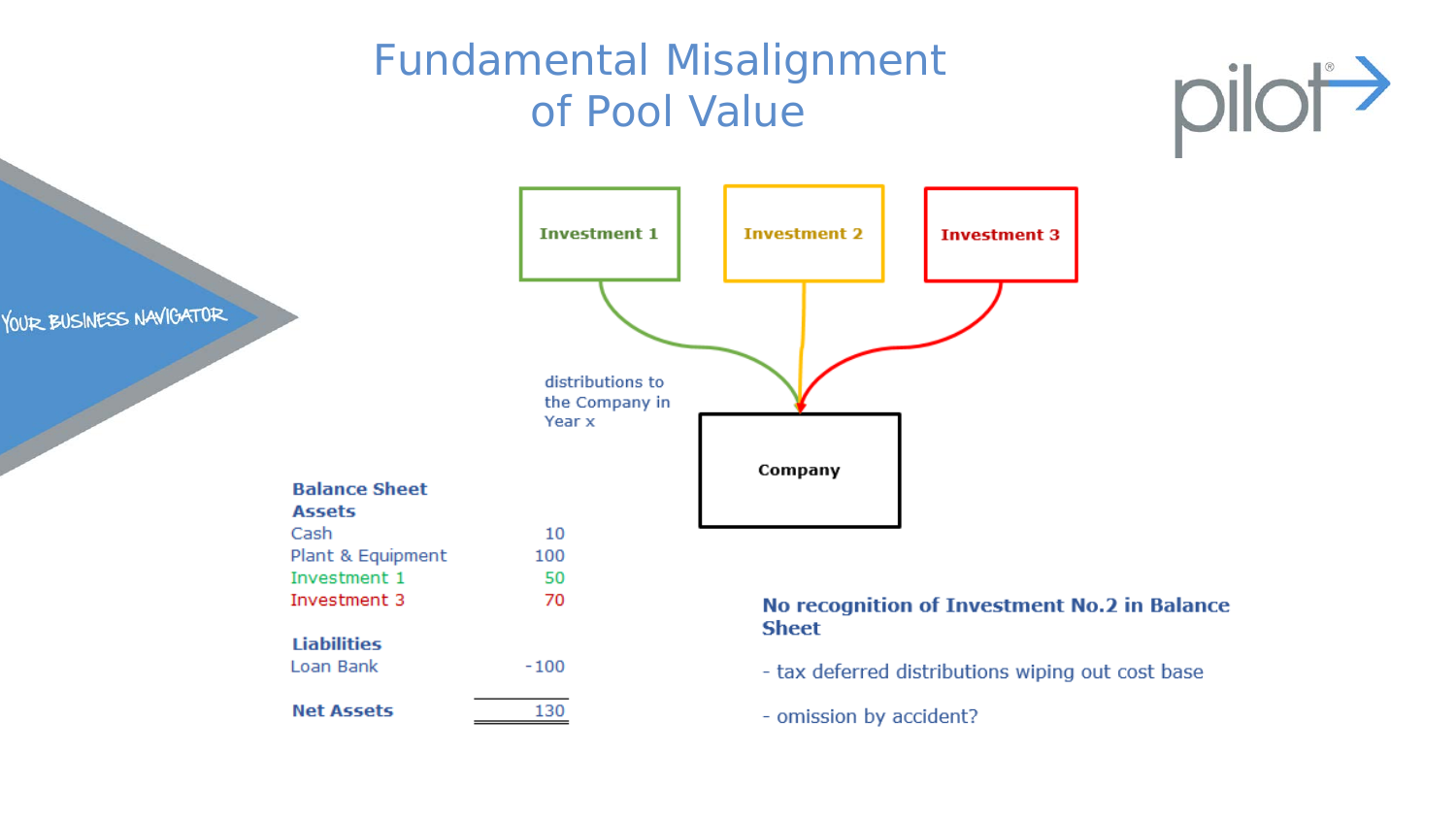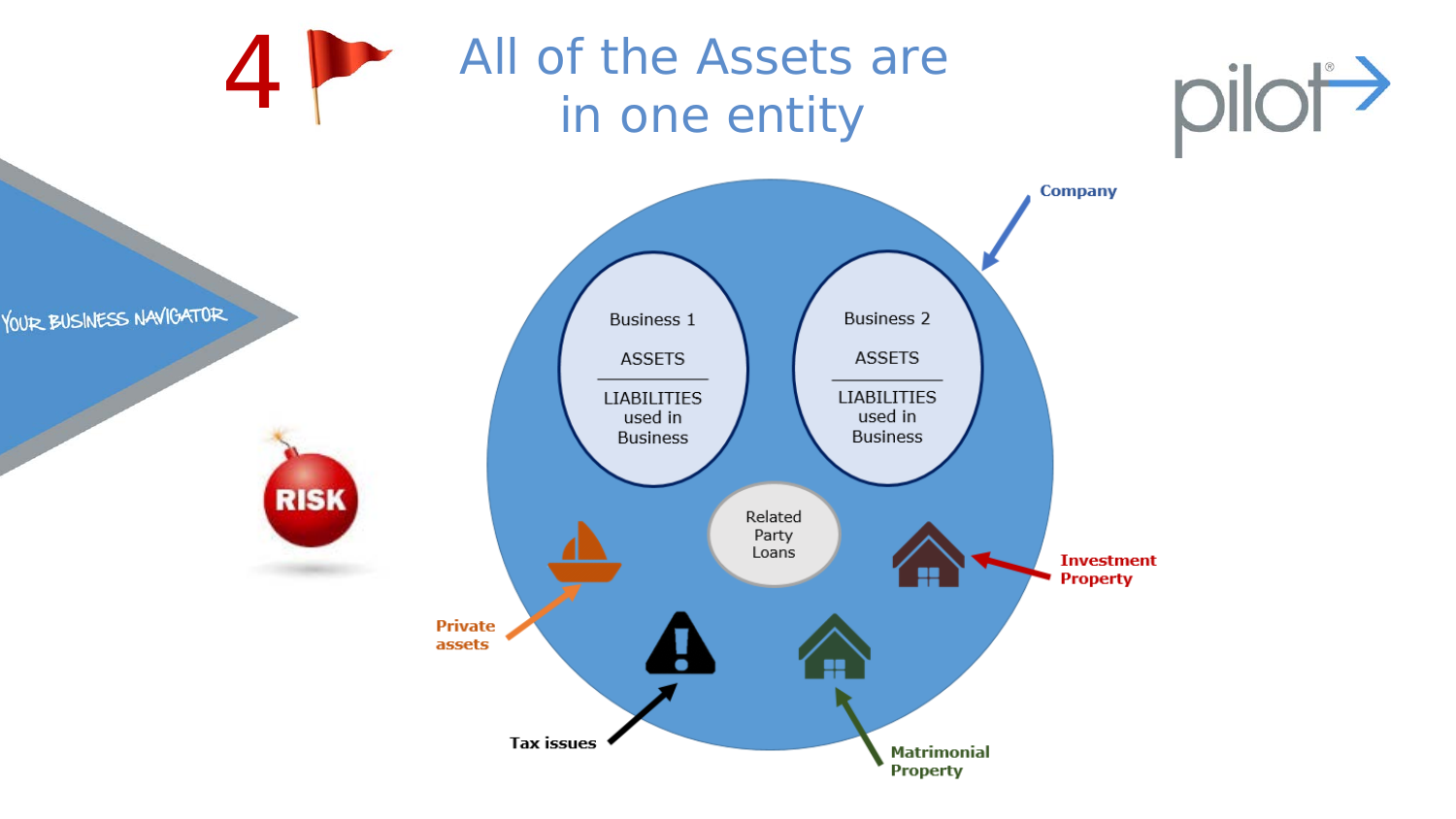

# Understanding<br>Structures



YOUR BUSINESS NAVIGATOR

Is there a discernible logic to what you can see?

> Assuming there is a rationale for the structure can highlight gaps in the information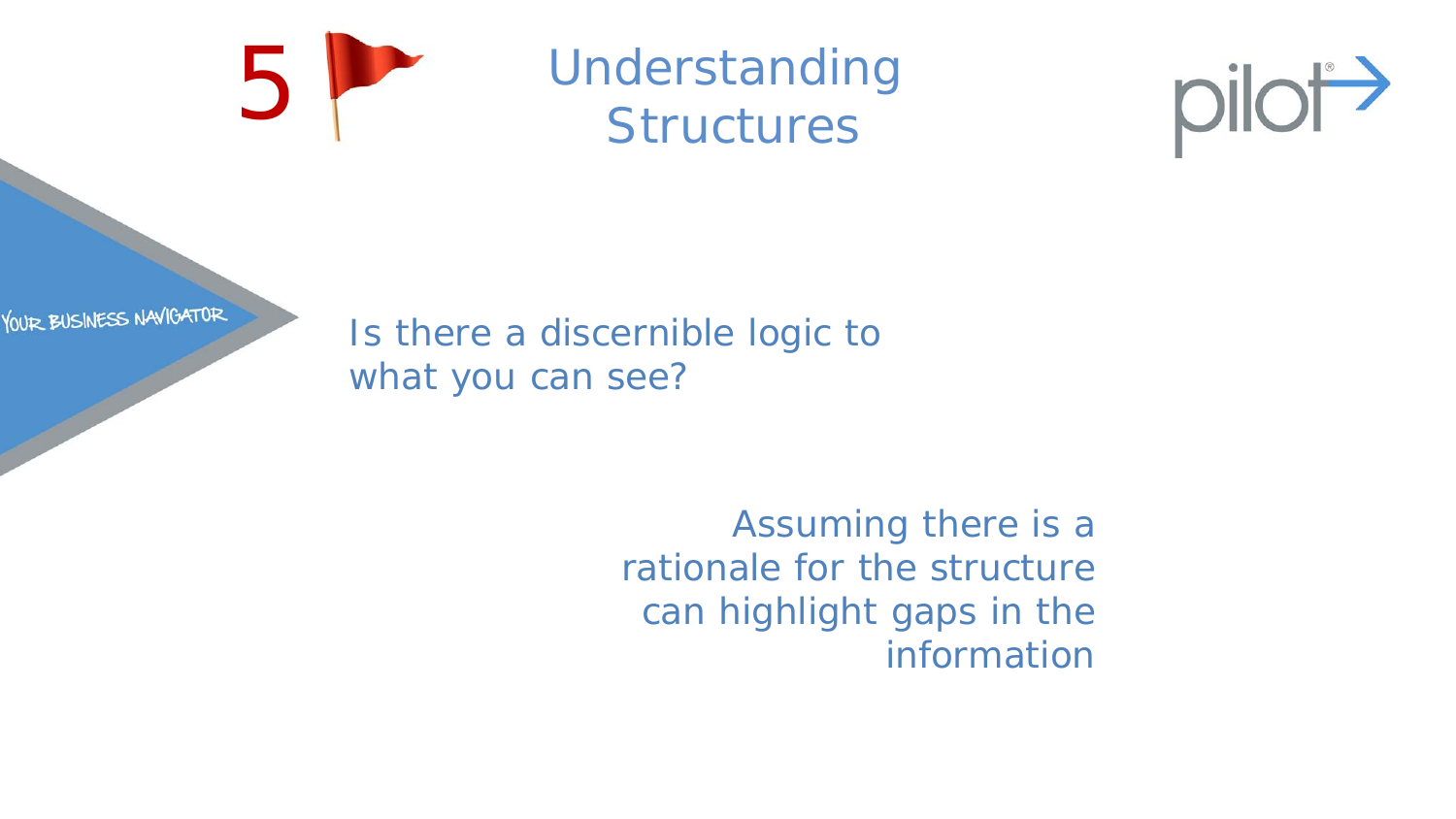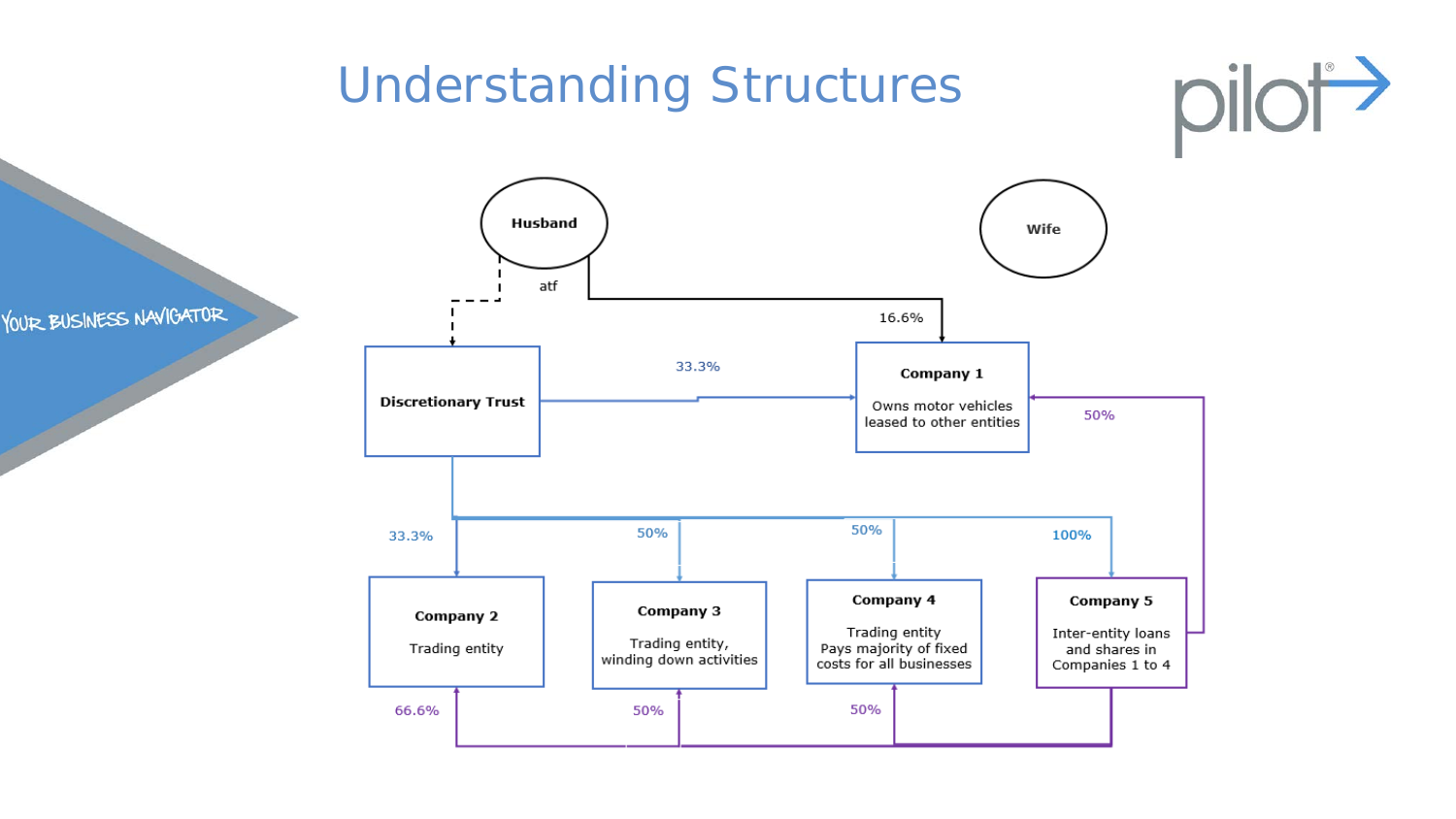Third Party Interests



YOUR BUSINESS NAVIGATOR

**Shareholders** or Unitholders, other than the **Parties** 



In particular, non-family members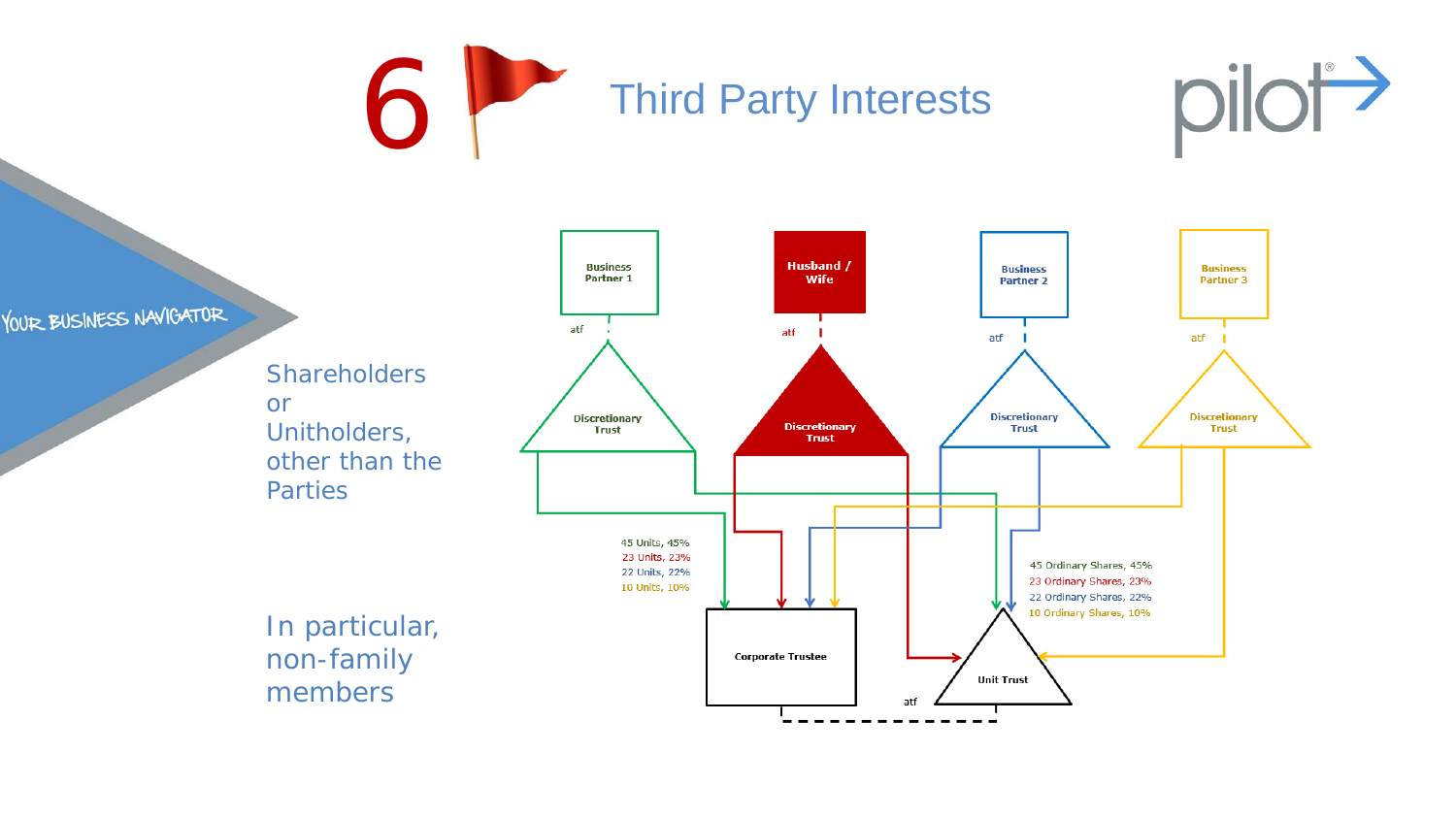#### Third Party Interests

YOUR BUSINESS NAVIGATOR



In these circumstances, ask for copies of Shareholders or Unitholders Agreements.

May prescribe a method for calculating:

- The purchase price of shares or units
- The fair value of the business or entity

May set out whether a discount for minority interest or a control premium ought to be included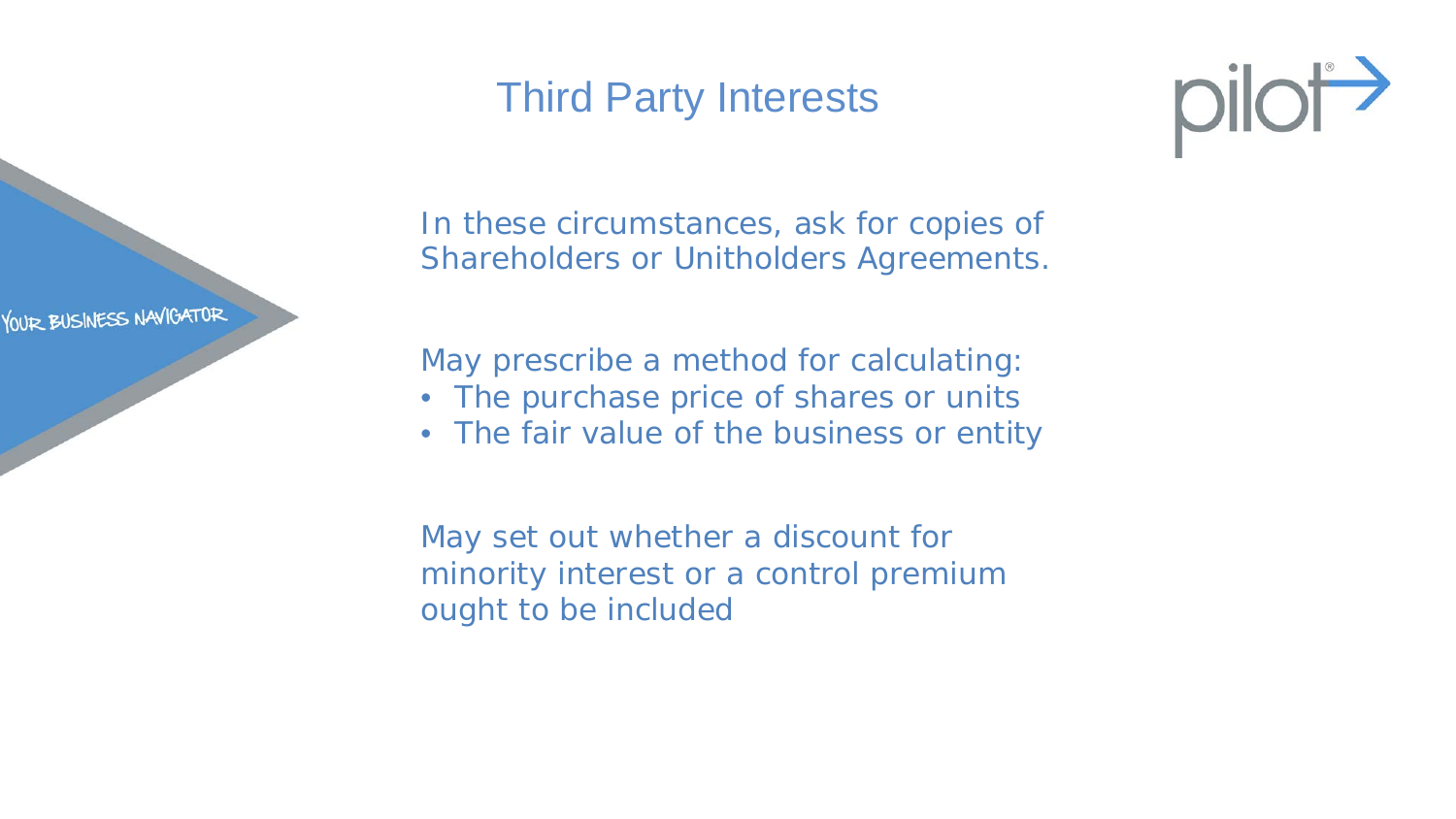# pilot

YOUR BUSINESS NAVIGATOR

#### Defined method for Purchase Price

The Purchase Price must be:

 $(1)$ the price for the Grantor's Shares agreed between the Grantor and the Grantee; as per the agreed model (0.77 x 1 year average of the prior 2 years gross revenue), less the Shareholders gross revenue + 20% of the gross revenue of the resigning Shareholder for 12 months following resignation.

#### Agreement between owners regarding premium for control

The Independent Valuer must determine the fair market value of the Shares by valuing the Company as a whole on a going concern basis as at the date of the Grantee's notice under clause 20.3 The fair market value of each Share will be the proportionate amount of the value of the Company without regard to any premium for control.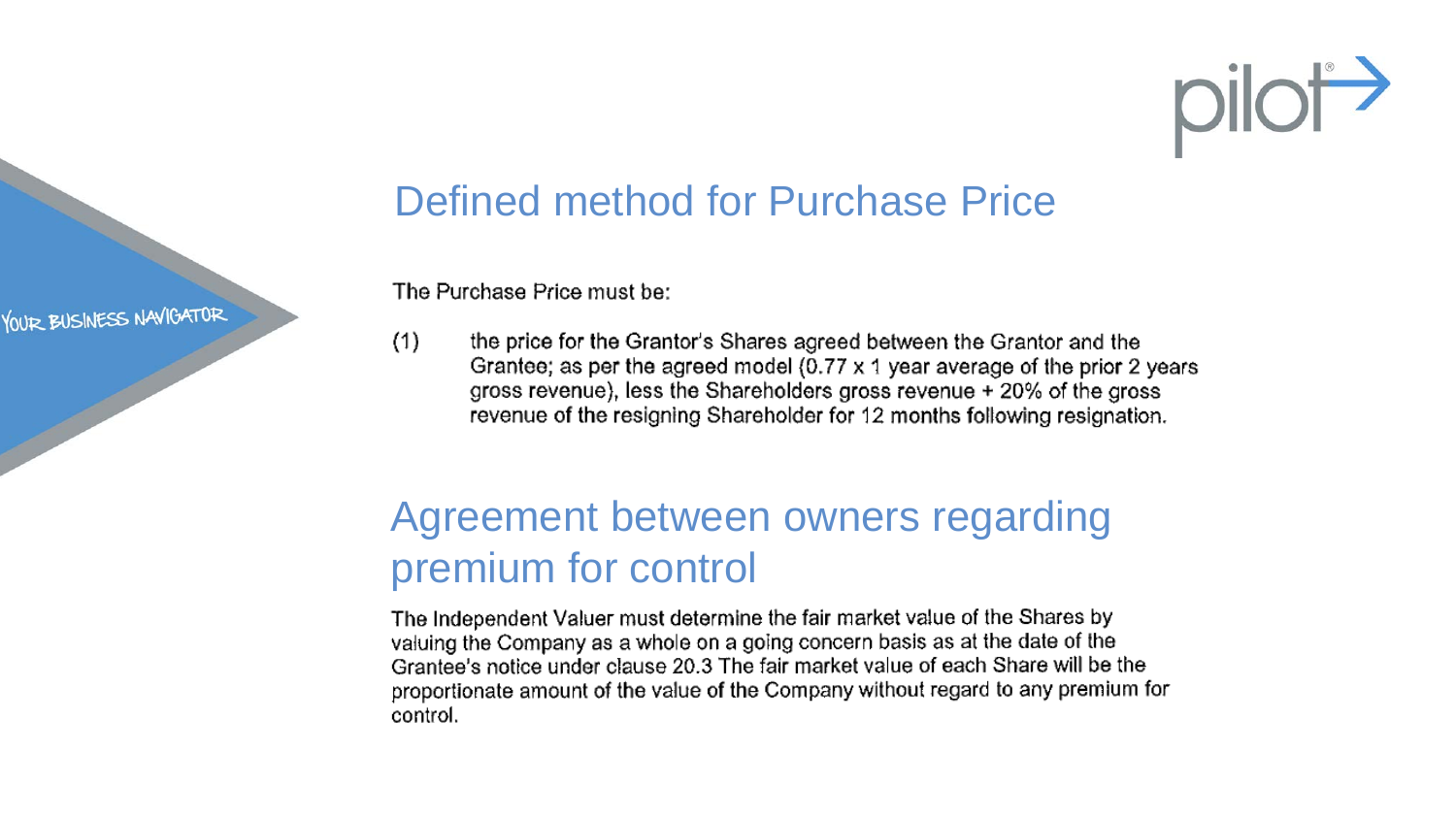



YOUR BUSINESS NAVIGATOR

**Overseas** addresses



**Overseas** bank accounts

Foreign currency

frequently changing countries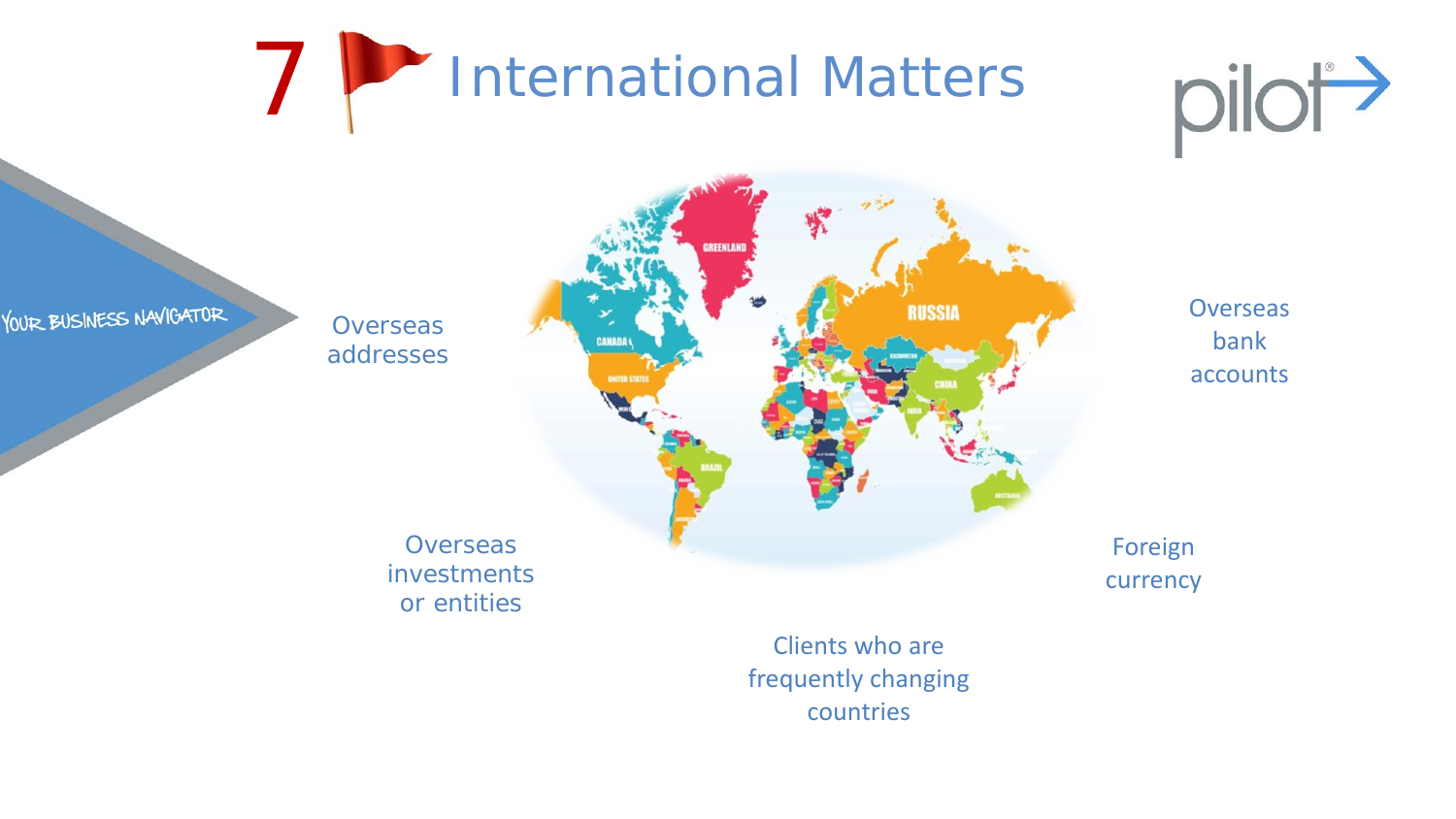# Double Taxation



YOUR BUSINESS NAVIGATOR

| (Australian Company & Foreign Subsidiary) |        |
|-------------------------------------------|--------|
| <b>Taxable Income</b>                     | 1,000  |
| Income Tax in Australia                   |        |
| Income Tax in Foreign Country             | (280)  |
| Net Profit                                | 720    |
| Distribution To Australia                 | 720    |
| Australian Corporate Income Tax           |        |
| Distribution To Individual                | 720    |
| Australian Individual Income Tax          | (338)  |
| Foreign Income Tax Offset                 |        |
| <b>Net Receipt</b>                        | 382    |
| <b>Global Income Tax</b>                  | 618    |
| Tax Paid (%)                              | 61.84% |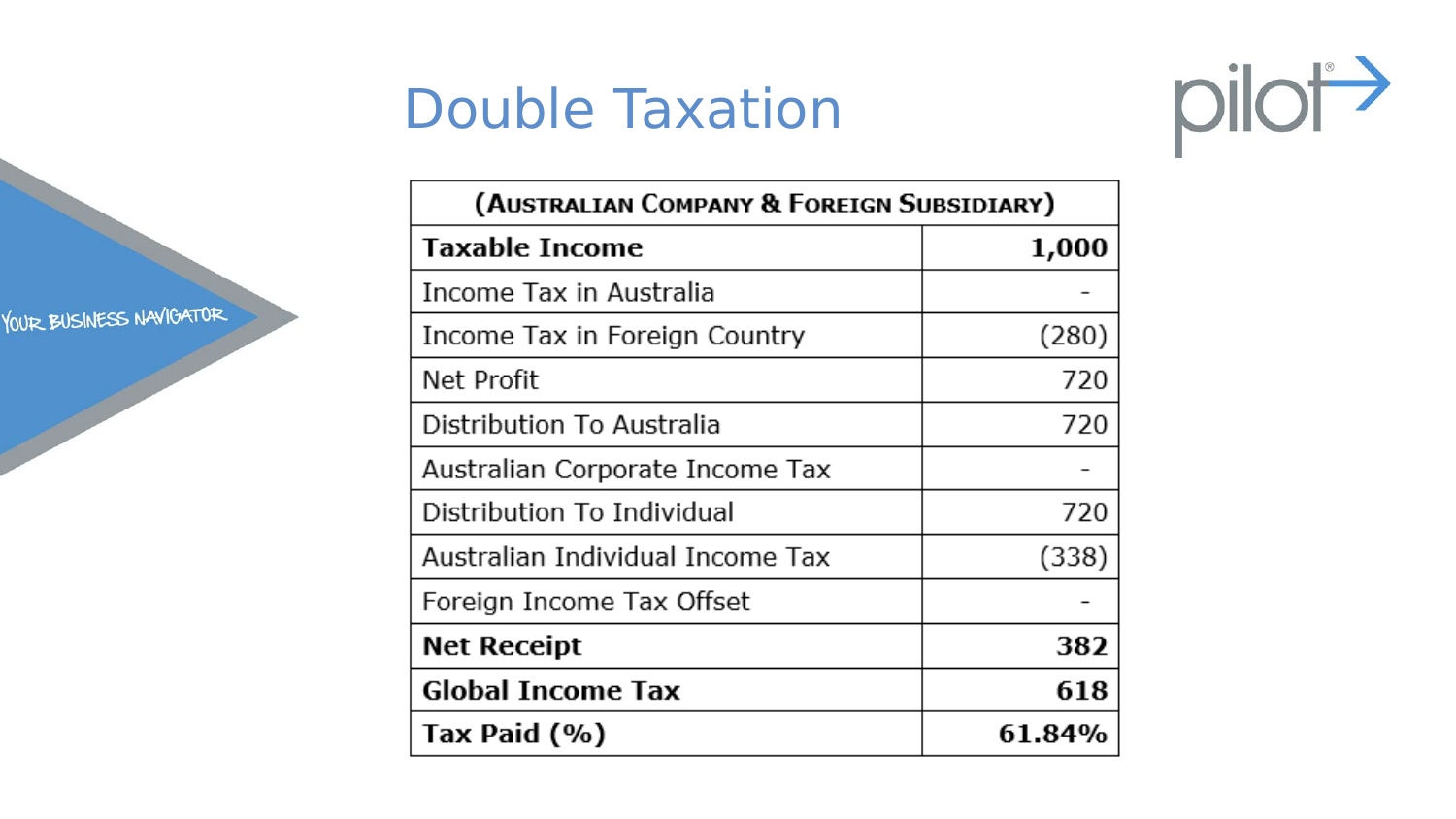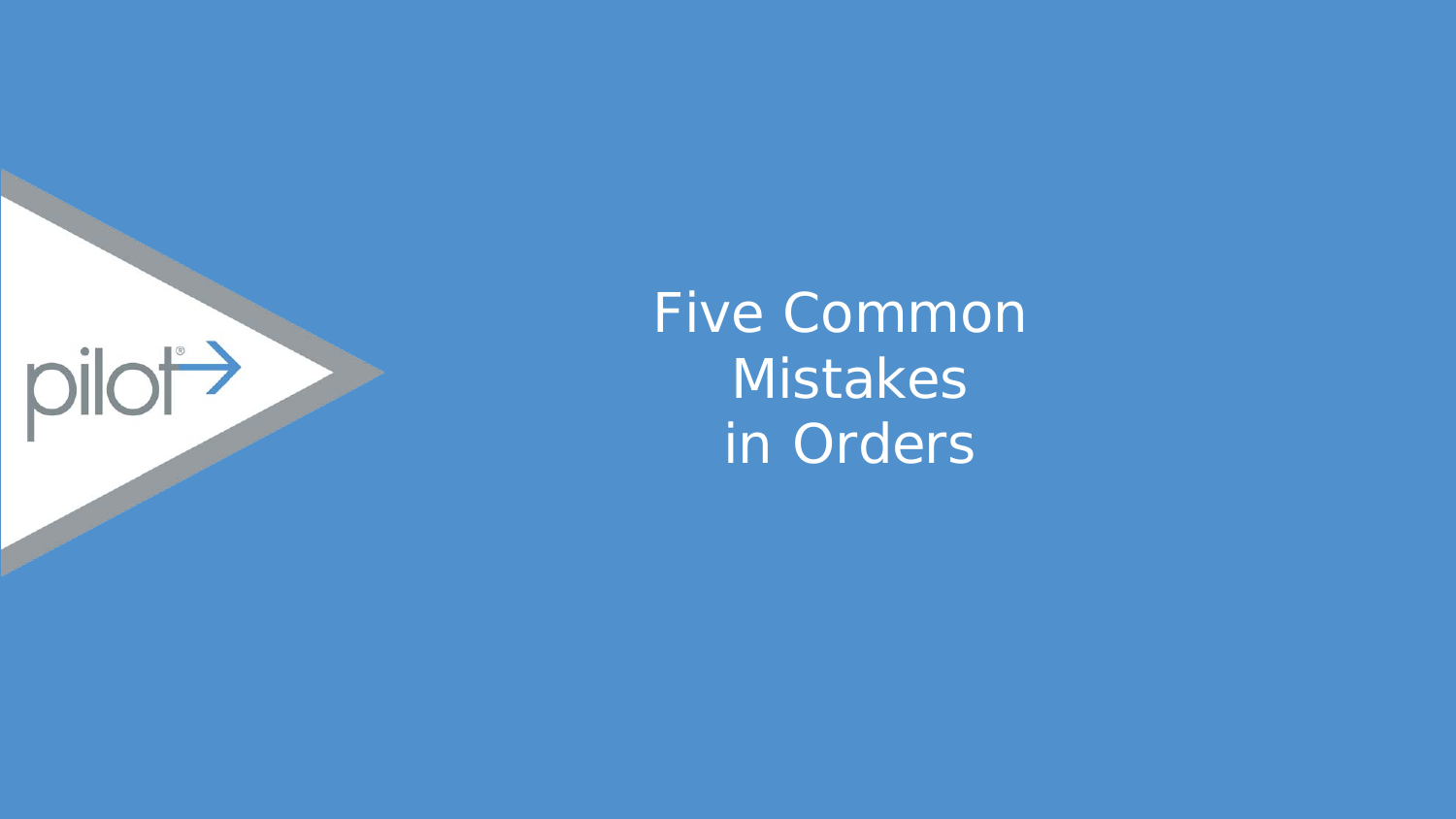



Transferring assets, including cash, from entities and triggering tax liabilities

YOUR BUSINESS NAVIGATOR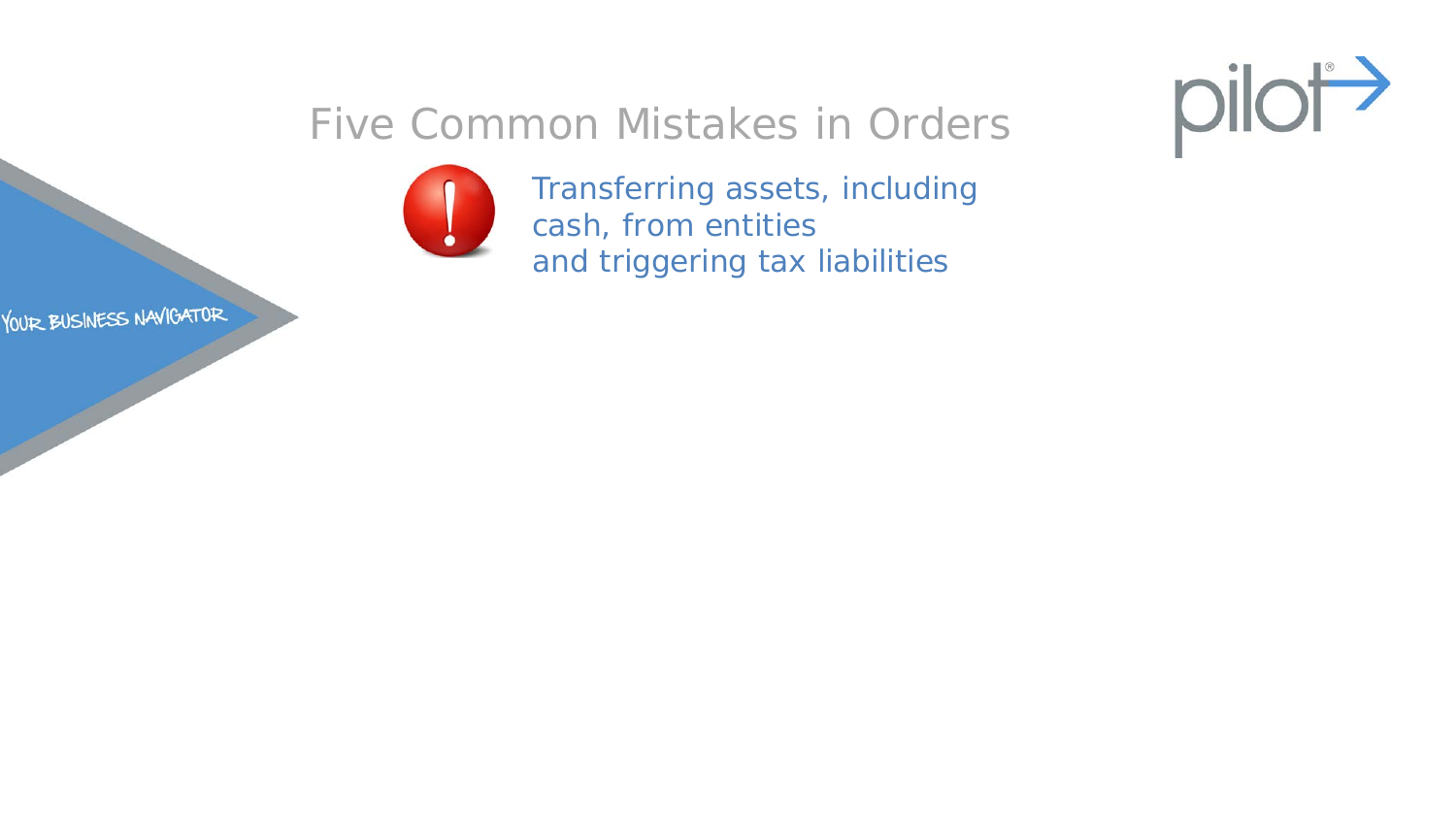



#### Risky Strategies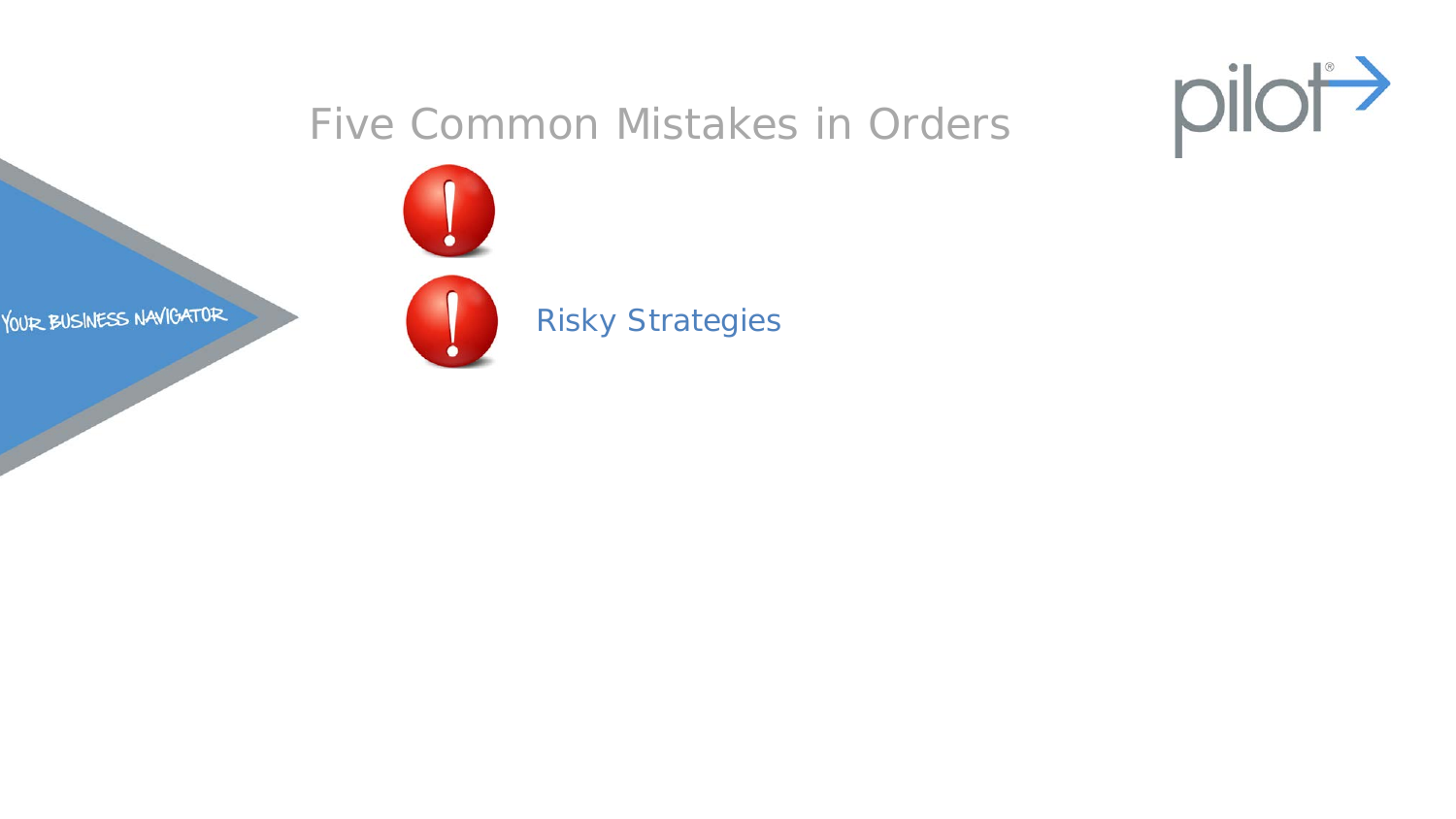# Risky Moves



YOUR BUSINESS NAVIGATOR

Self Managed Super Funds

Dividend Access **Shares** 

Franking Credits

Limited **Partnerships** 

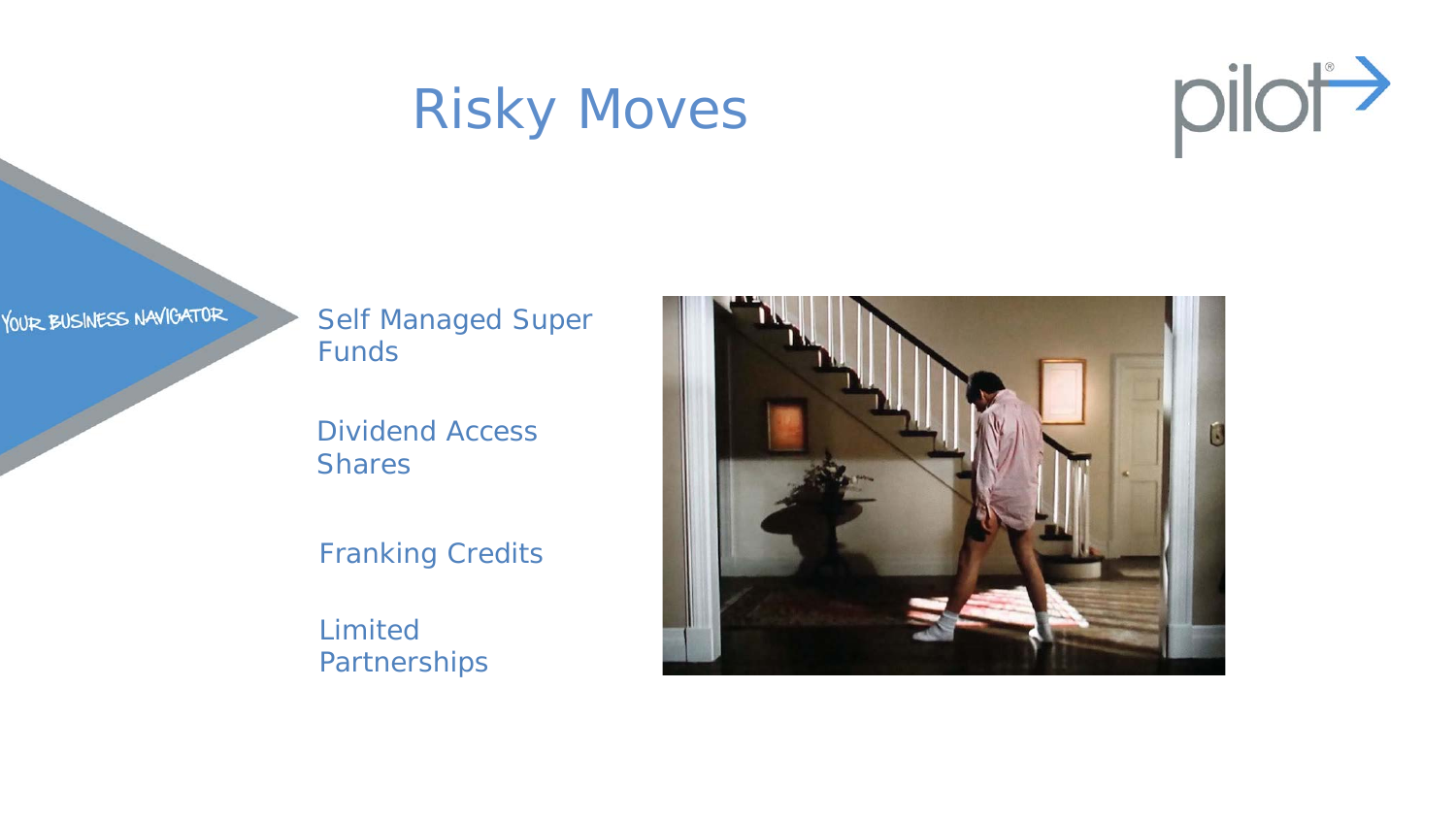

YOUR BUSINESS NAVIGATOR

Debt Forgiveness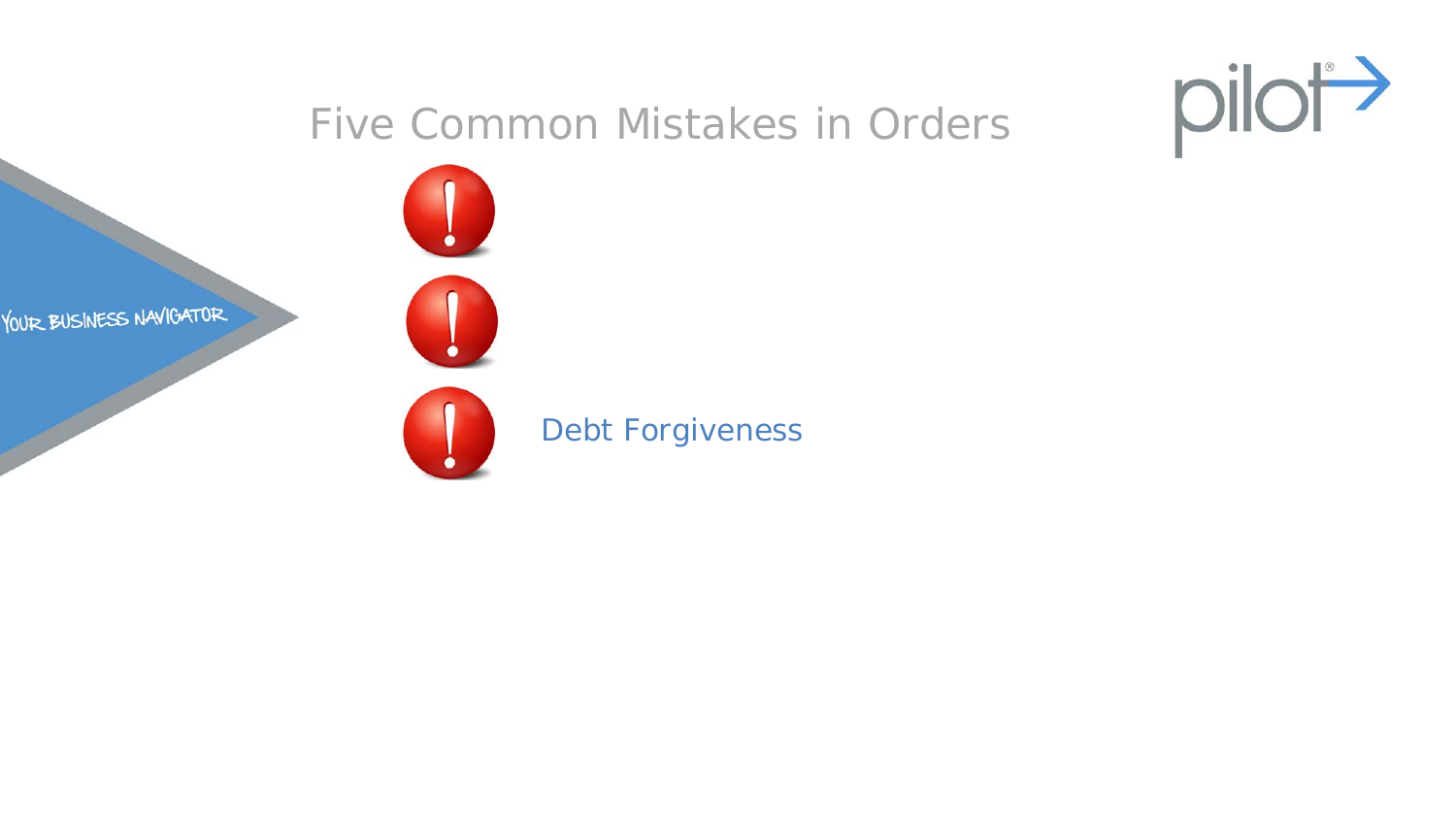# Debt Forgiveness



YOUR BUSINESS NAVIGATOR

245-40 Forgivenesses to which operative rules do not apply Subdivisions 245-C to 245-G do not apply to a  $\degree$  forgiveness of a debt if:

(a) the debt is waived and the waiver constitutes a \* fringe benefit ; or

**Note:** The waiver by an employer of a debt owed by an employee is usually a fringe benefit: see section 14 of the Fringe Benefits Tax Assessment Act 1986.

- (b) the amount of the debt has been, or will be, included in the assessable income of the debtor in any income year; or
- (c) the forgiveness is effected under an Act relating to bankruptcy; or
- (d) the forgiveness is effected by will; or
- (e) the forgiveness is for reasons of natural love and affection; or
- (f) the debt is a \* tax-related liability or a civil penalty under Division 290 in Schedule 1 to the Taxation Administration Act 1953 (about penalties for promoters and implementers of tax avoidance schemes).

**Note:** If the forgiveness of your debt involved an arrangement which was entered into before 28 June 1996, see section 245-10 of the Income Tax (Transitional Provisions) Act 1997. [S 245-40 insert Act 79 of 2010, s 3 and Sch 2 item 2, with effect from 1 Jul 2010]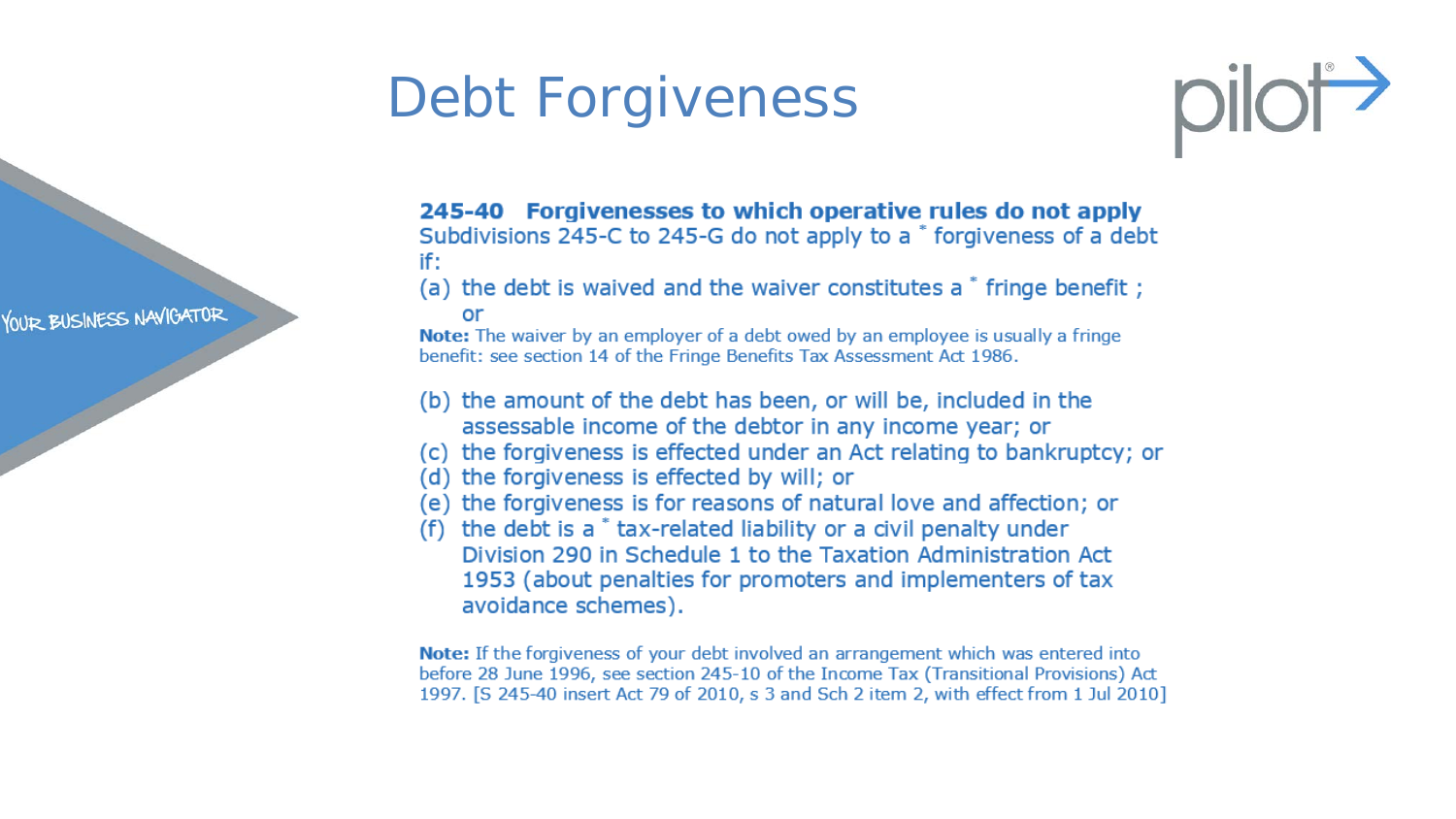

**ATO ID 2003/589**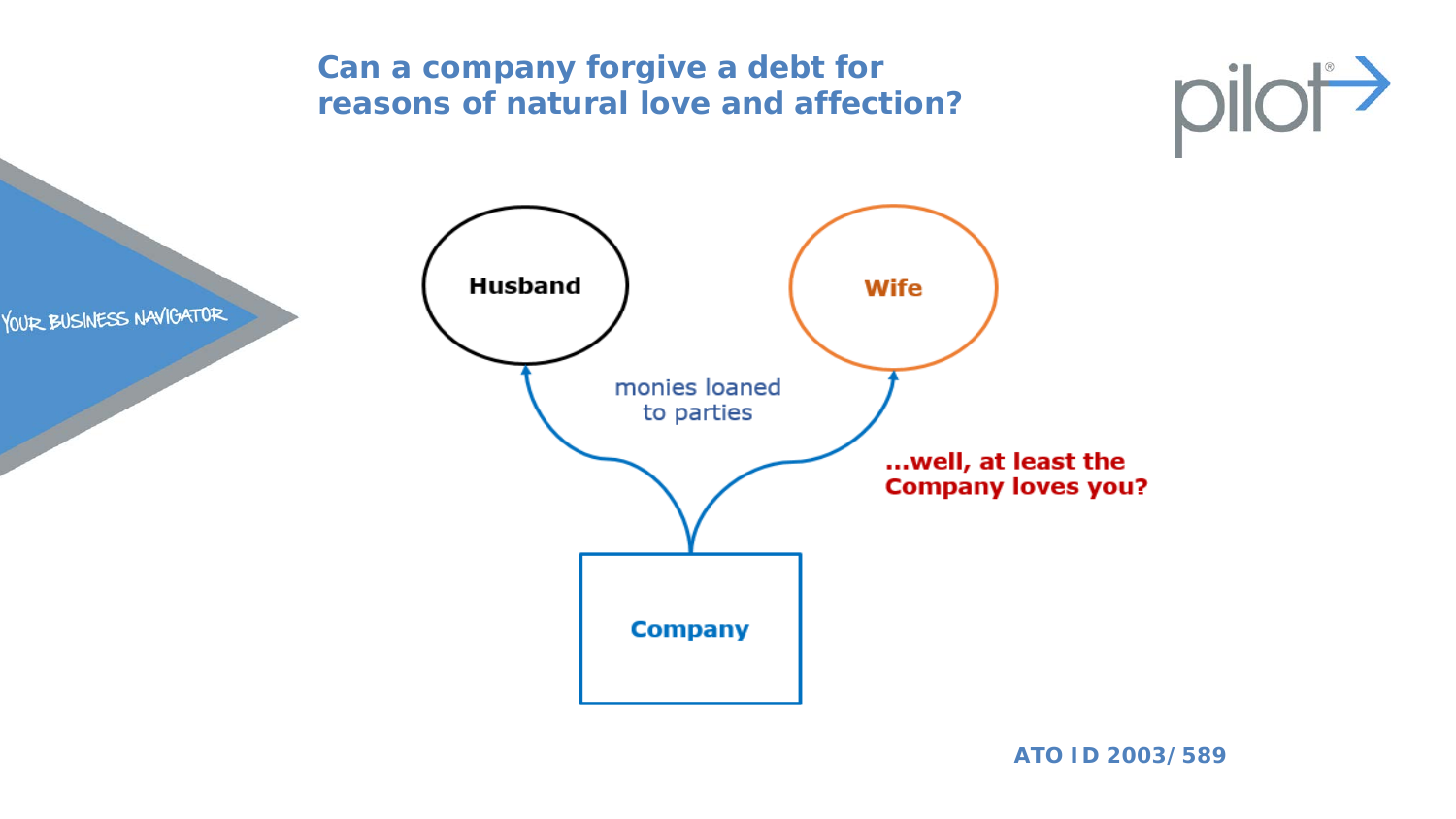

YOUR BUSINESS NAVIGATOR



Not valuing deferred benefits taxes/future tax appropriately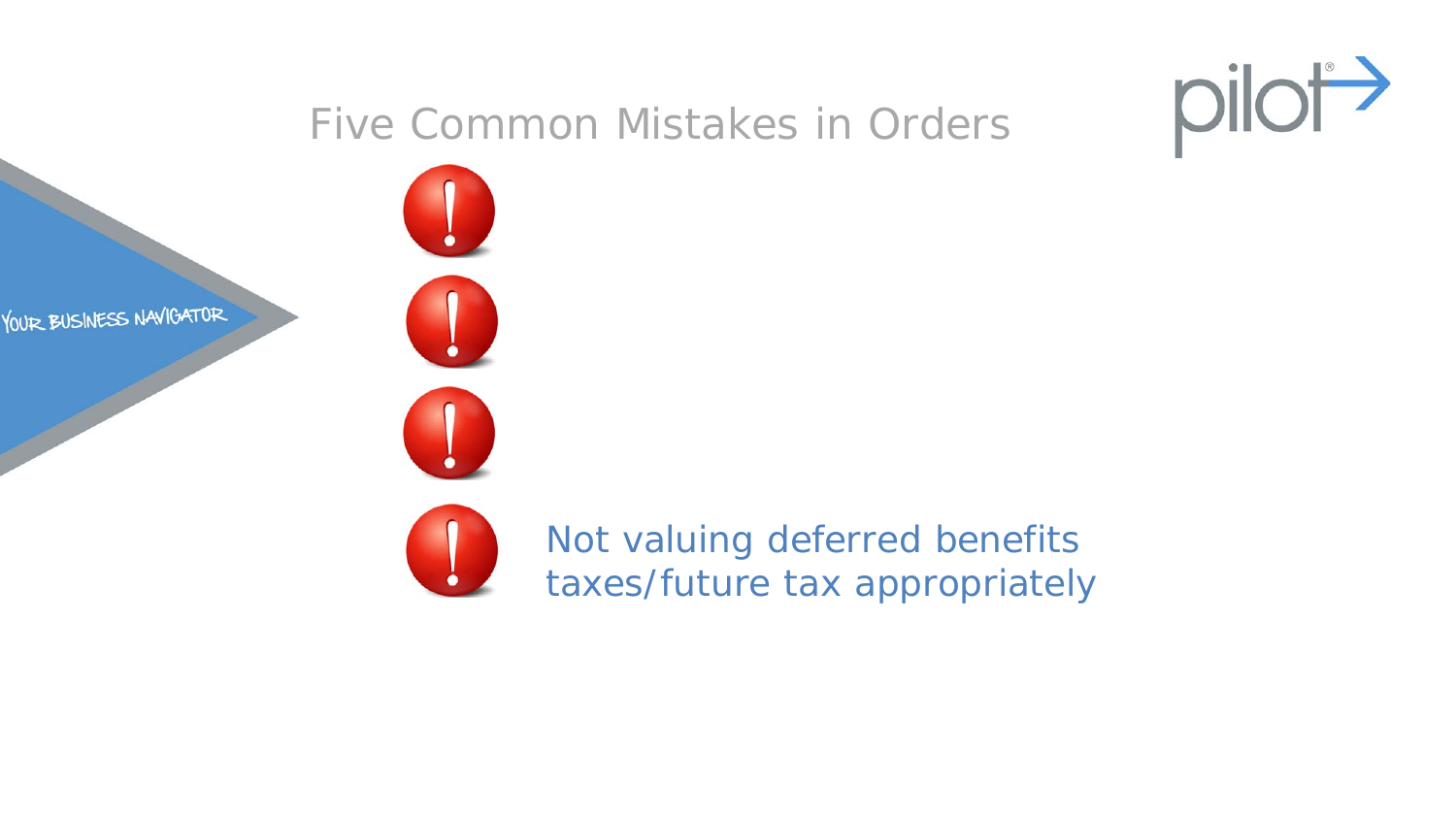

YOUR BUSINESS NAVIGATOR





Not considering the income of the Parties going forward and structuring payments over more than one year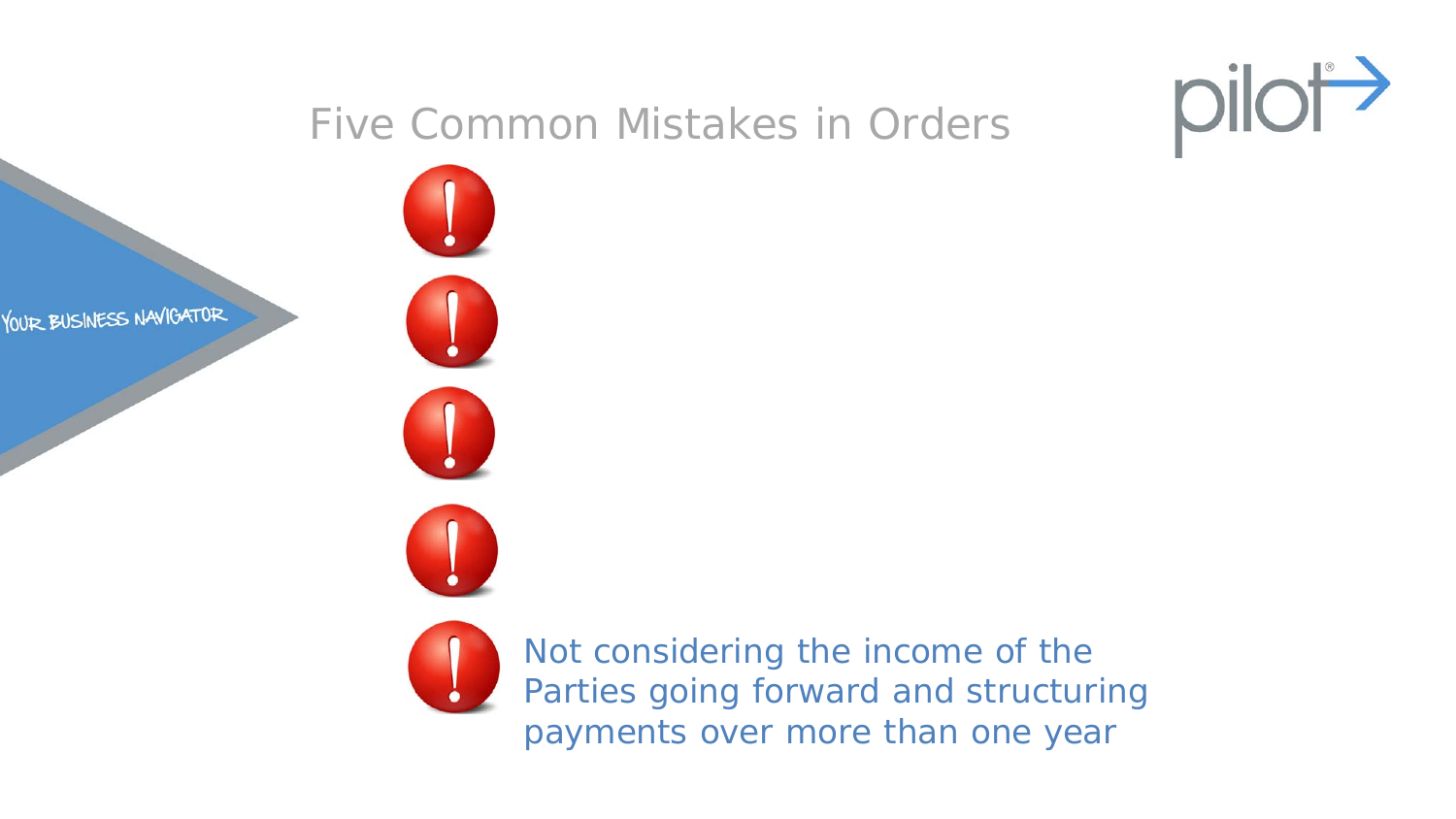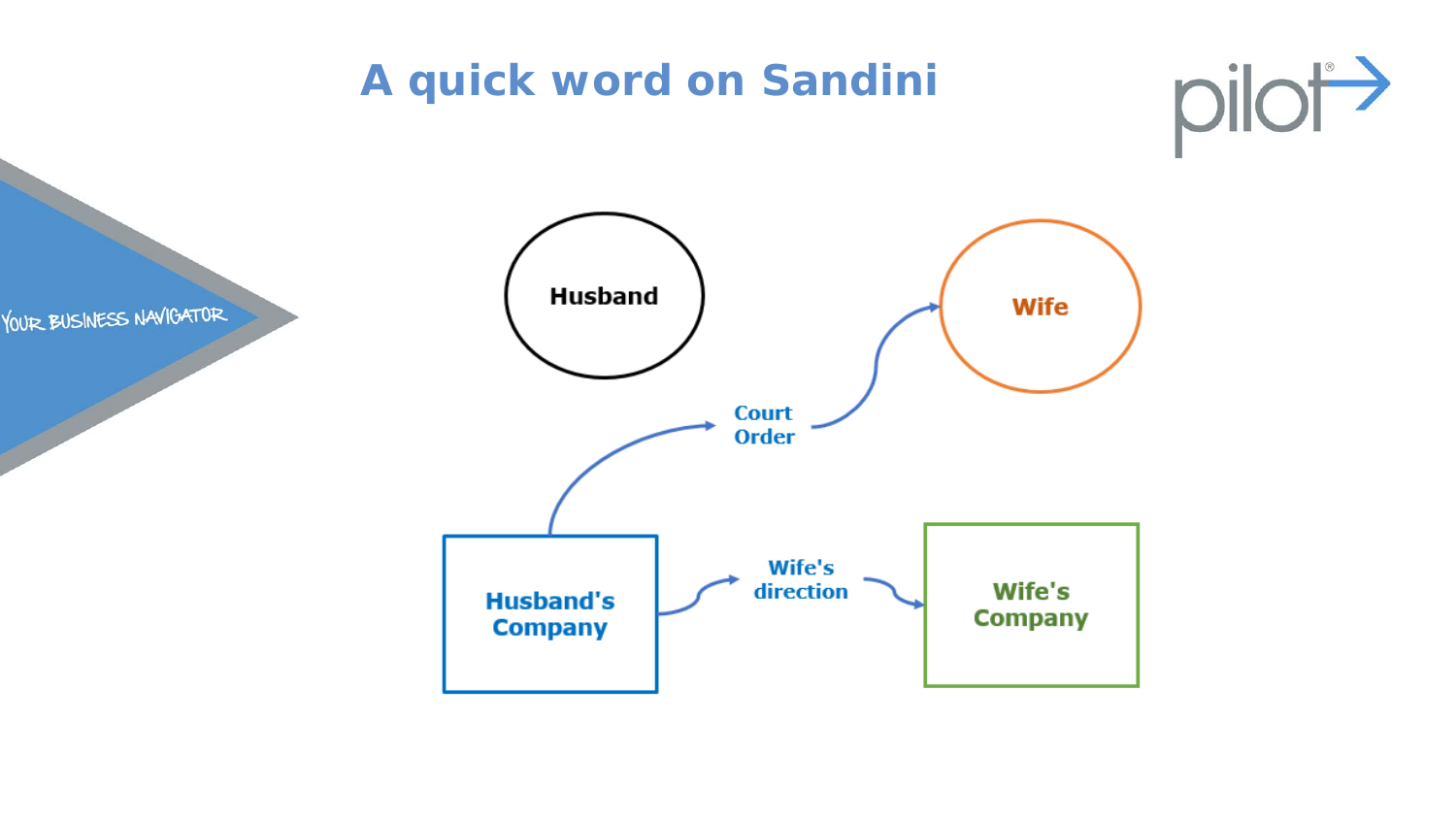





YOUR BUSINESS NAVIGATOR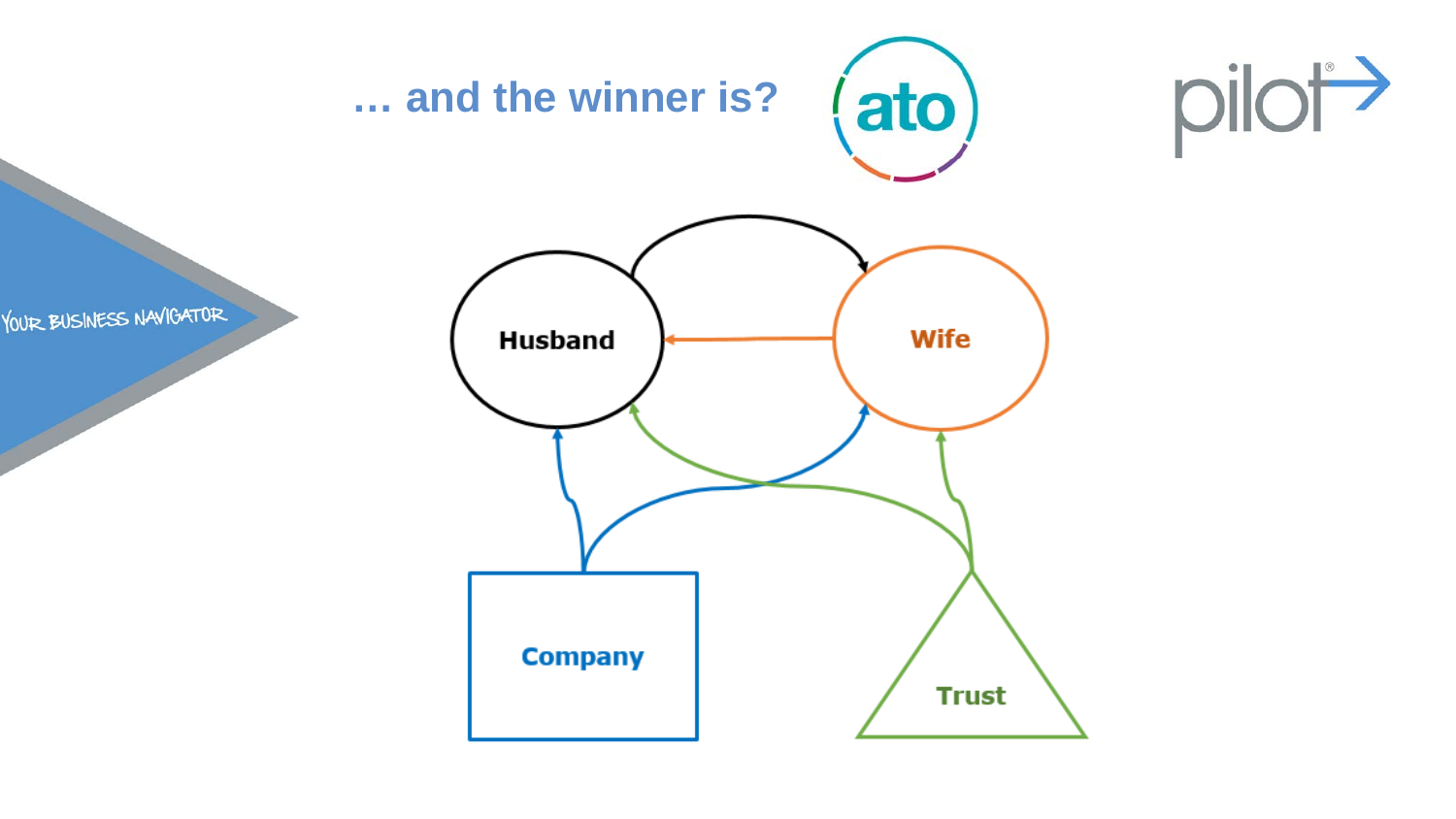#### **CGT Matrimonial Rollover**



YOUR BUSINESS NAVIGATOR

Automatic if in orders or arrangements

Just because you can use it, should you?

Don't Forget to consider Transfer Duty